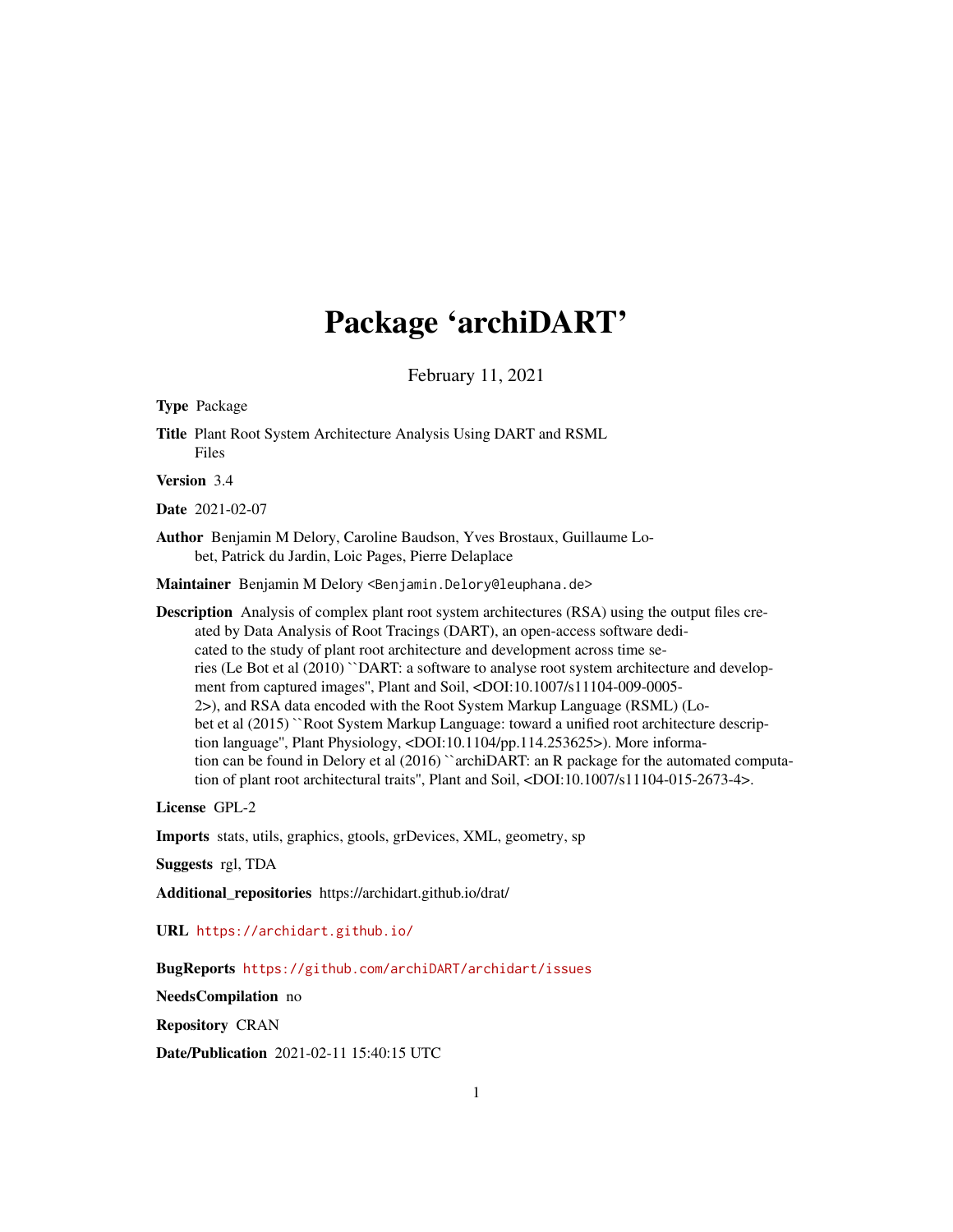### <span id="page-1-0"></span>R topics documented:

| Index |  |  |  |  |  |  |  |  |  |  |  |  |  |  |  |  |  |  | 36 |
|-------|--|--|--|--|--|--|--|--|--|--|--|--|--|--|--|--|--|--|----|

archidraw *Plotting Vectorized Root Systems*

#### Description

Plotting vectorized root systems for selected observation dates using Data Analysis of Root Tracings (DART) output files and RSA data encoded with the Root System Markup Language (RSML). More information can be found in Delory et al (2016), Le Bot et al (2010), and Lobet et al (2015).

#### Usage

```
archidraw(inputlie=NULL, inputrsml=NULL, res=NULL, unitlength="px", rsml.connect=FALSE,
       rsml.date=NULL, unitangle="d", rotation=0, numdate=NULL, finalscale=NULL,
      coldate=par("col"), twod=NULL, main=NULL, xlab=NULL, ylab=NULL, zlab=NULL,
          xlim=NULL, ylim=NULL, zlim=NULL,...)
```
#### Arguments

| inputlie  | A character string specifying the path to the folder containing the lie files created<br>by DART. This argument could be the same as input rsml.                                                                                                                                                                                                                                                                                                                                                                                                                                                                                                                              |
|-----------|-------------------------------------------------------------------------------------------------------------------------------------------------------------------------------------------------------------------------------------------------------------------------------------------------------------------------------------------------------------------------------------------------------------------------------------------------------------------------------------------------------------------------------------------------------------------------------------------------------------------------------------------------------------------------------|
| inputrsml | A character string specifying the path to the folder containing the RSML files.<br>This argument could be the same as inputlie.                                                                                                                                                                                                                                                                                                                                                                                                                                                                                                                                               |
| res       | Mandatory for DART files only. If images were acquired with a flatbed scan-<br><b>ner</b> : a numeric value specifying the resolution of the images used to vectorize<br>the root systems with DART (resolution is expressed in dots/inch). If images<br>were acquired with a digital camera: the ratio between the length of a refer-<br>ence object located on the image expressed in pixels and the actual length of the<br>same object expressed in inches. For DART files, this argument must be speci-<br>fied if unitlength="mm" or unitlength="cm". For RSML files, the resolution<br>is imported from the metadata and does not need to be specified as an argument. |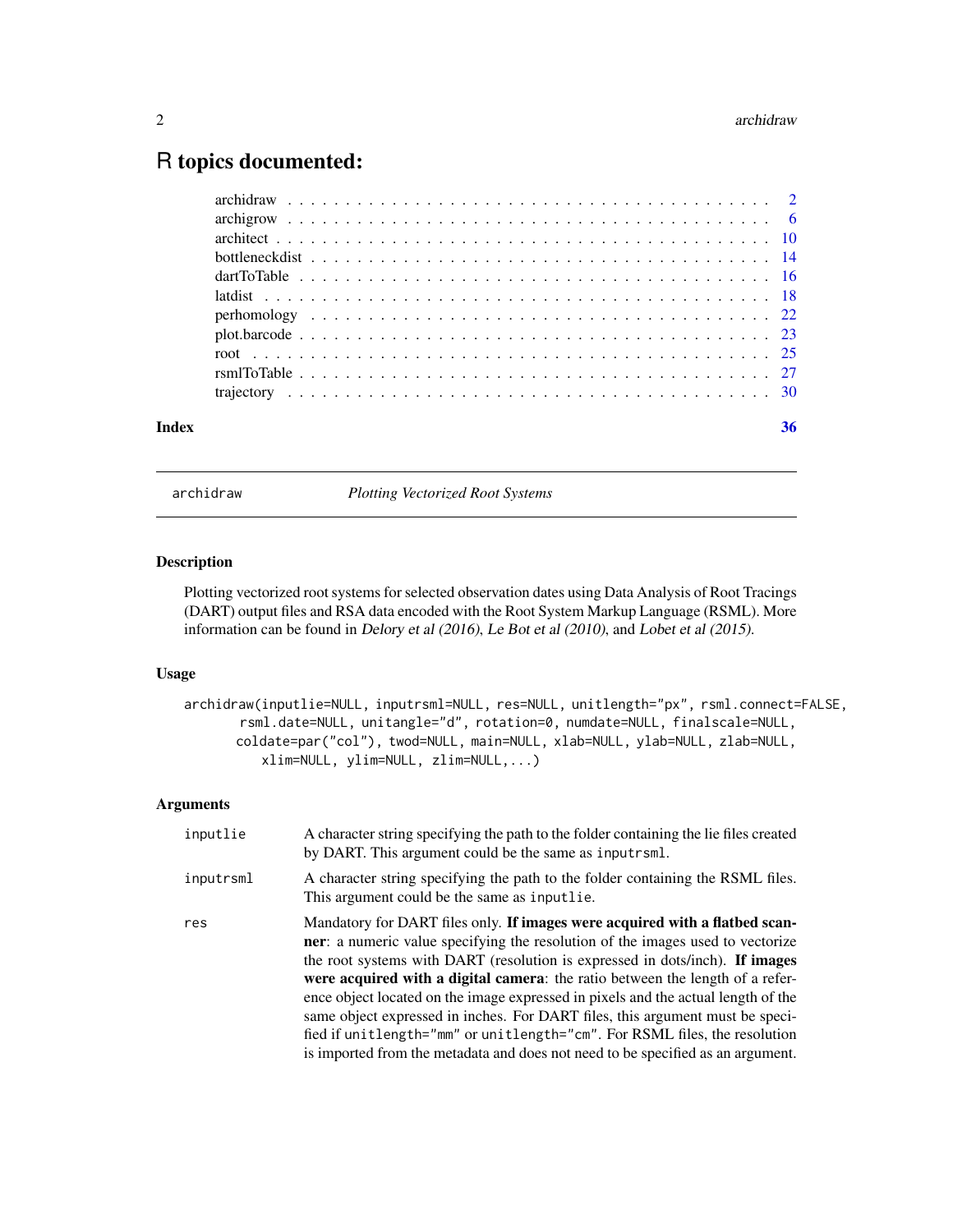#### archidraw 3

| unitlength   | A character string specifying the unit of length that must be used to plot the root<br>systems. The value acceptable for this argument could be either "px" for pixels,<br>"cm" for centimetres or "mm" for millimetres.                                                                                                                                                                                            |
|--------------|---------------------------------------------------------------------------------------------------------------------------------------------------------------------------------------------------------------------------------------------------------------------------------------------------------------------------------------------------------------------------------------------------------------------|
| rsml.connect | Only used for RSML files. A logical value that must be specified when is . null (inputrsml)=FALSE.<br>If TRUE, the lateral roots are connected to their parent root (see details). If FALSE,<br>no connection is made between daughter and mother roots.                                                                                                                                                            |
| rsml.date    | Only used for RSML files. A numeric value specifying the root system age<br>(the unit of time is defined by the user). If rsml.date=NULL, a default value<br>of 1 is used by the function. If the root system age is stored as a continuous<br>function along the root segments, a character string specifying the name/label of<br>the function can be used (see details).                                         |
| unitangle    | A character string specifying the unit that must be used to express the calculated<br>angles. The value acceptable for this argument could be either "d" for degrees<br>(default value) or "r" for radians.                                                                                                                                                                                                         |
| rotation     | A numeric value specifying the angle (expressed in unitangle) that must be<br>used to perform a clockwise rotation of 2D root systems (see details).                                                                                                                                                                                                                                                                |
| numdate      | A numeric value or a vector of numeric values specifying the identification num-<br>ber of all observation dates at which the root system(s) must be plotted (see<br>details).                                                                                                                                                                                                                                      |
| finalscale   | A logical value that must be specified when is.null(numdate)=FALSE. If TRUE,<br>the root system architecture at the selected observation dates is plotted with the<br>same axis scales to that used to draw the root system architecture at the last<br>observation date. If FALSE, the root system architecture at each observation date<br>is plotted using different axis ranges of coordinates (x1im and y1im). |
| coldate      | A vector specifying the color(s) that must be used to plot the root system(s) at<br>the selected observation dates (see details).                                                                                                                                                                                                                                                                                   |
| twod         | When RSML files contain 3D RSA data, should the root systems be plotted in<br>2D? This argument can be NULL (3D plots) or a character vector giving the<br>name of the axes to plot (can be $c("x", "y"), c("x", "z"), or c("y", "z"))$ .                                                                                                                                                                           |
| main         | A character string giving a main title for the plot. When main=NULL, the default<br>title for each plot is the name of the corresponding lie/RSML file.                                                                                                                                                                                                                                                             |
| xlab         | A character string giving a label for the X axis. When xlab=NULL, the default<br>label for the $X$ axis is $X$ (unitlength).                                                                                                                                                                                                                                                                                        |
| ylab         | A character string giving a label for the Y axis. When ylab=NULL, the default<br>label for the Y axis is Y (unitlength).                                                                                                                                                                                                                                                                                            |
| zlab         | A character string giving a label for the Z axis. When zlab=NULL, the default<br>label for the Z axis is Z (unitlength).                                                                                                                                                                                                                                                                                            |
| xlim         | A numeric vector (length=2) giving the $X$ limits of the plot using the same unit<br>as unitlength.                                                                                                                                                                                                                                                                                                                 |
| ylim         | A numeric vector (length=2) giving the Y limits of the plot using the same unit<br>as unitlength.                                                                                                                                                                                                                                                                                                                   |
| zlim         | A numeric vector (length=2) giving the Z limits of the plot using the same unit<br>as unitlength.                                                                                                                                                                                                                                                                                                                   |
| $\cdots$     | Additional graphical parameters (see details).                                                                                                                                                                                                                                                                                                                                                                      |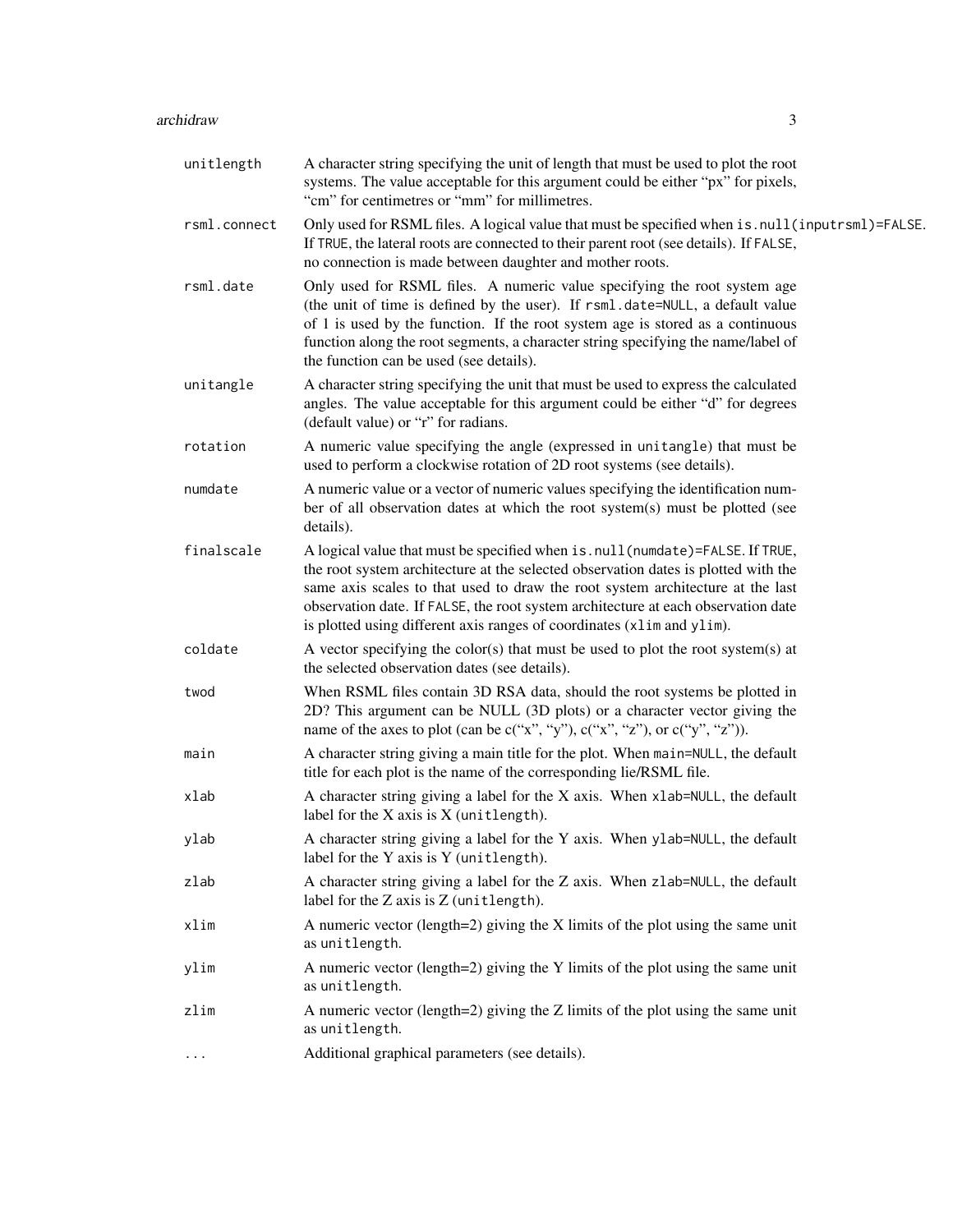#### <span id="page-3-0"></span>Details

To run archidraw efficiently, DART and RSML files must have been saved with their appropriate extension (.lie or .rsml). By default (when numdate=NULL), only the root system architecture at the last observation date is plotted.

If the number of elements specified in coldate is lower than the number of observation dates, archidraw replicates the elements stored in coldate to plot the root system(s). When the number of elements specified in coldate is greater than the number of observation dates, only the first corresponding elements in coldate are used by archidraw to plot the root system(s).

After reading the RSML files located in inputrsml, the data associated with each root system are converted into a data frame possessing the same structure as the lie files created by DART. The archidraw function then uses these data frames to plot the root system(s).

The argument rsml.date is used to create a tps file for each root system located in inputrsml. If the root system age is stored as a continuous function along the root segments, the rsml.date argument can be a character string specifying the name/label of the function. For instance, the root system age at the first apparition of each node is stored as a continuous function called "age" in RSML files containing RSA data simulated with the ArchiSimple model (Pages et al (2013)). The "age" function attaches the root system age along the root segments, so that each node is associated with one age value. An RSML library containing 3D RSA data simulated with ArchiSimple is available here: doi: [10.5281/zenodo.208214.](https://doi.org/10.5281/zenodo.208214)

The rsml.connect argument can be used to connect the lateral roots to their corresponding mother root. If rsml.connect=TRUE, each point starting a lateral root is connected to the nearest point located on its mother root. DBase is approximated by the distance between the parent root base and the point located on the mother root that is closest to the point starting a lateral root. Using RSML files, only RSA data associated with roots possessing a branching order lower or equal to 7 are used for the computation of RSA traits.

Due to technical limitations, it is sometimes easier to take a picture of a root system if it is rotated before image acquisition. In this case, the vectorized root system depicts a rotation compared with the natural plant root system. In order to make a correction, one can use rotation to specify an angle value expressed in unitangle to rotate the vectorized root system clockwise before plotting.

Additional graphical parameters can be used to personalize the graphical outputs (see [par](#page-0-0)).

Making 3D plots with twod = NULL requires the rg1 package, which is otherwise optional. If it is not installed (which can be annoying to do on some OSes), archidraw() will complain when you attempt a 3D plot but will still work normally for 2D.

#### Value

Returns a plot for each vectorized root system located in inputlie/inputrsml.

#### Author(s)

Benjamin M. Delory, Caroline Baudson, Yves Brostaux, Guillaume Lobet, Loic Pages, Patrick du Jardin, Pierre Delaplace

#### References

Delory B.M., Baudson C., Brostaux Y., Lobet G., du Jardin P., Pages L., Delaplace P. (2016) archi-DART: an R package for the automated computation of plant root architectural traits, *Plant and*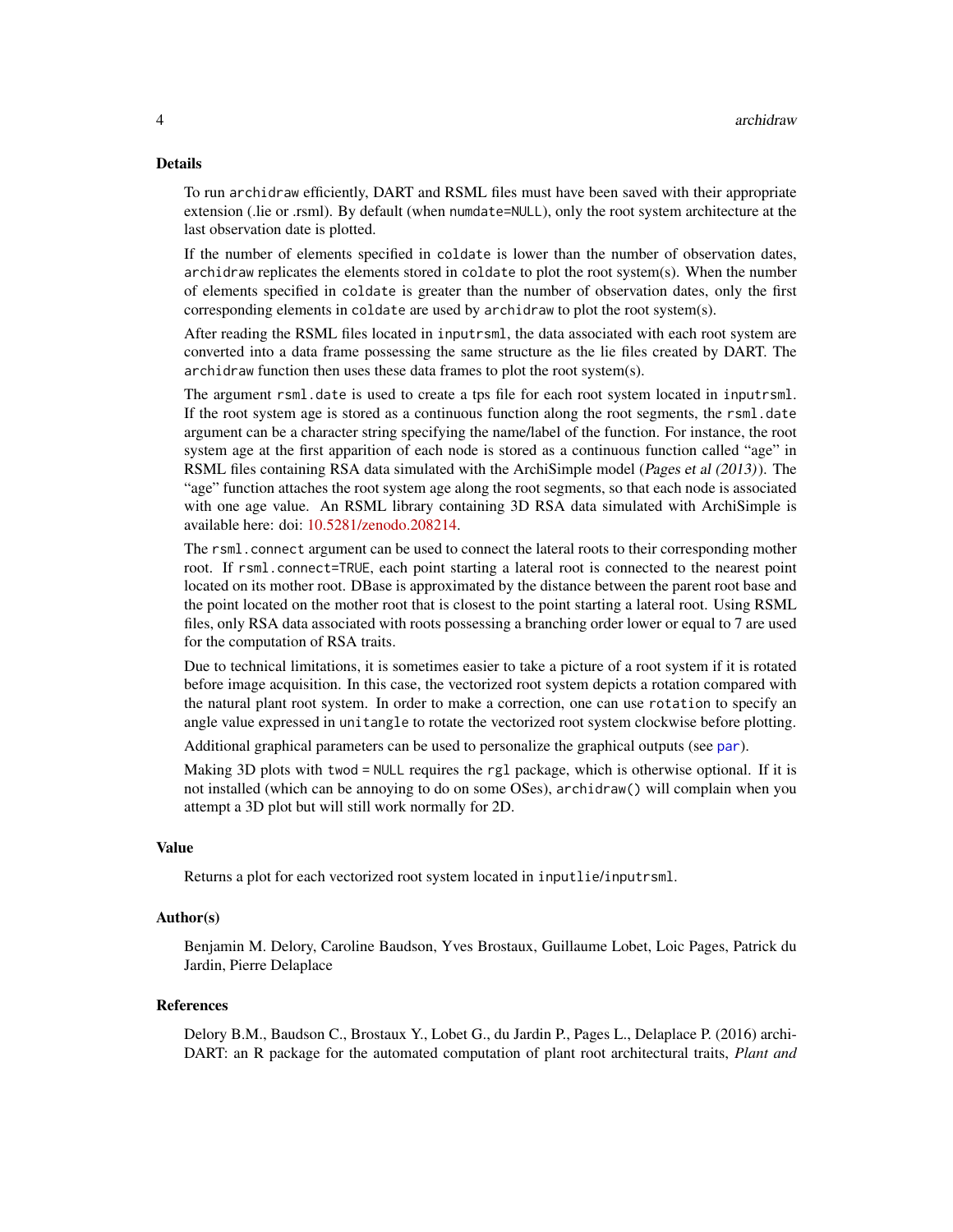#### <span id="page-4-0"></span>archidraw 5

#### *Soil*, DOI: 10.1007/s11104-015-2673-4.

Le Bot J., Serra V., Fabre J., Draye X., Adamowicz S., Pages L. (2010) DART: a software to analyse root system architecture and development from captured images, *Plant and Soil*, DOI: 10.1007/s11104-009-0005-2.

Lobet G., Pound M.P., Diener J., Pradal C., Draye X., Godin C., Javaux M., Leitner D., Meunier F., Nacry P., Pridmore T.P., Schnepf A. (2015) Root System Markup Language: Toward a Unified Root Architecture Description Language, *Plant Physiology*, DOI: 10.1104/pp.114.253625.

Pages L., Becel C., Boukcim H., Moreau D., Nguyen C., Voisin, A-S. (2013) Calibration and evaluation of ArchiSimple, a simple model of root system architecture, *Ecological Modelling*, DOI: 10.1016/j.ecolmodel.2013.11.014.

#### See Also

[par](#page-0-0).

#### Examples

```
## Locate folder with DART and RSML files
path <- system.file("extdata", package="archiDART")
##-----------------
## DART files only
##-----------------
## Plot RSA at several observation dates
## One color for each observation date
archidraw(inputlie=path, res=75, unitlength="cm", numdate=c(15,31), finalscale=TRUE,
\text{coldate=rainbow}(31), \text{ lwd=2}, \text{las=1}, \text{ bty=''1''}, \text{asp=1}, \text{xaxp=c}(0,30,3), \text{yaxp=c}(0,90,9))##-----------------
## RSML files only
##-----------------
## Plot RSA at the last observation date
## One color for each observation date
##2D plot
archidraw(inputrsml=path, unitlength="cm", rsml.date="age", coldate=rainbow(15), lwd=2,
twod=c("x", "y"), asp=1, las=1, bty="l")
##---------------------
## DART and RSML files
##---------------------
archidraw(inputlie=path, inputrsml=path, res=75, unitlength="cm", rsml.date="age",
coldate="black", twod=c("x", "y"), lwd=2, las=1, bty="l", asp=1)
```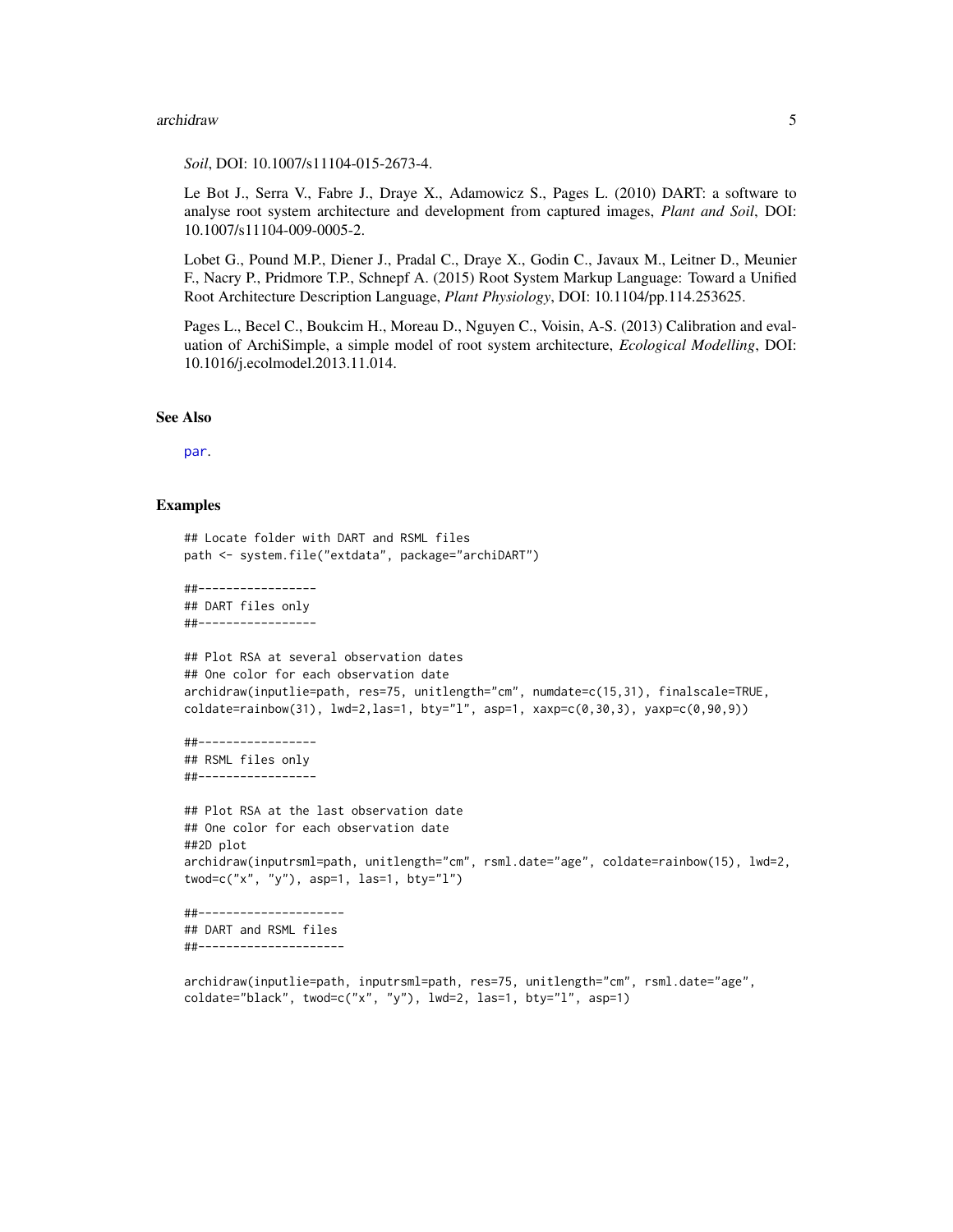#### <span id="page-5-0"></span>Description

Calculation of growth rate matrices and plotting of vectorized root systems for selected observation dates using Data Analysis of Root Tracings (DART) output files and RSA data encoded with the Root System Markup Language (RSML). In the final plots, the color code used for each link constituting a vectorized root system depends on its corresponding growth rate value. More information can be found in Delory et al (2016), Le Bot et al (2010), and Lobet et al (2015).

#### Usage

```
archigrow(inputlie=NULL, inputtps=NULL, inputrsml=NULL, res=NULL, unitlength="px",
      rsml.date="age", rsml.connect=TRUE, plot=TRUE, twod=NULL, export.colors=FALSE,
       unittime=NULL, unitangle="d", rotation=0, numdate=NULL, finalscale=NULL,
         coldyn=NULL, GRscale=NULL, main=NULL, xlab=NULL, ylab=NULL, zlab=NULL,
          xlim=NULL, ylim=NULL, zlim=NULL, ...)
```
#### Arguments

| inputlie     | A character string specifying the path to the folder containing the lie files created<br>by DART. This argument could be the same as inputtps/inputrsml.                                                                                                                                                                                                                                                                                                                                                                                                                                                                                                              |
|--------------|-----------------------------------------------------------------------------------------------------------------------------------------------------------------------------------------------------------------------------------------------------------------------------------------------------------------------------------------------------------------------------------------------------------------------------------------------------------------------------------------------------------------------------------------------------------------------------------------------------------------------------------------------------------------------|
| inputtps     | A character string specifying the path to the folder containing the tps files cre-<br>ated by DART. This argument could be the same as inputlie/inputrsml.                                                                                                                                                                                                                                                                                                                                                                                                                                                                                                            |
| inputrsml    | A character string specifying the path to the folder containing the RSML files.<br>This argument could be the same as inputlie/inputtps.                                                                                                                                                                                                                                                                                                                                                                                                                                                                                                                              |
| res          | Mandatory for DART files only. If images were acquired with a flatbed scan-<br>ner: a numeric value specifying the resolution of the images used to vectorize<br>the root systems with DART (resolution is expressed in dots/inch). If images<br>were acquired with a digital camera: the ratio between the length of a refer-<br>ence object located on the image expressed in pixels and the actual length of the<br>same object expressed in inches. For DART files, this argument must be speci-<br>fied if unitlength="mm" or unitlength="cm". For RSML files, the resolution<br>is imported from the metadata and does not need to be specified as an argument. |
| unitlength   | A character string specifying the unit of length that must be used by the function<br>to plot the root systems. The value acceptable for this argument could be either<br>"px" for pixels, "cm" for centimetres or "mm" for millimetres.                                                                                                                                                                                                                                                                                                                                                                                                                              |
| rsml.date    | Only used for RSML files. A numeric value specifying the root system age<br>(the unit of time is defined by the user). If rsml.date=NULL, a default value<br>of 1 is used by the function. If the root system age is stored as a continuous<br>function along the root segments, a character string specifying the name/label of<br>the function can be used (see details).                                                                                                                                                                                                                                                                                           |
| rsml.connect | Only used for RSML files. A logical value that must be specified when is . null (inputrsml)=FALSE.<br>If TRUE, the lateral roots are connected to their parent root (see details). If FALSE,<br>no connection is made between daughter and mother roots.                                                                                                                                                                                                                                                                                                                                                                                                              |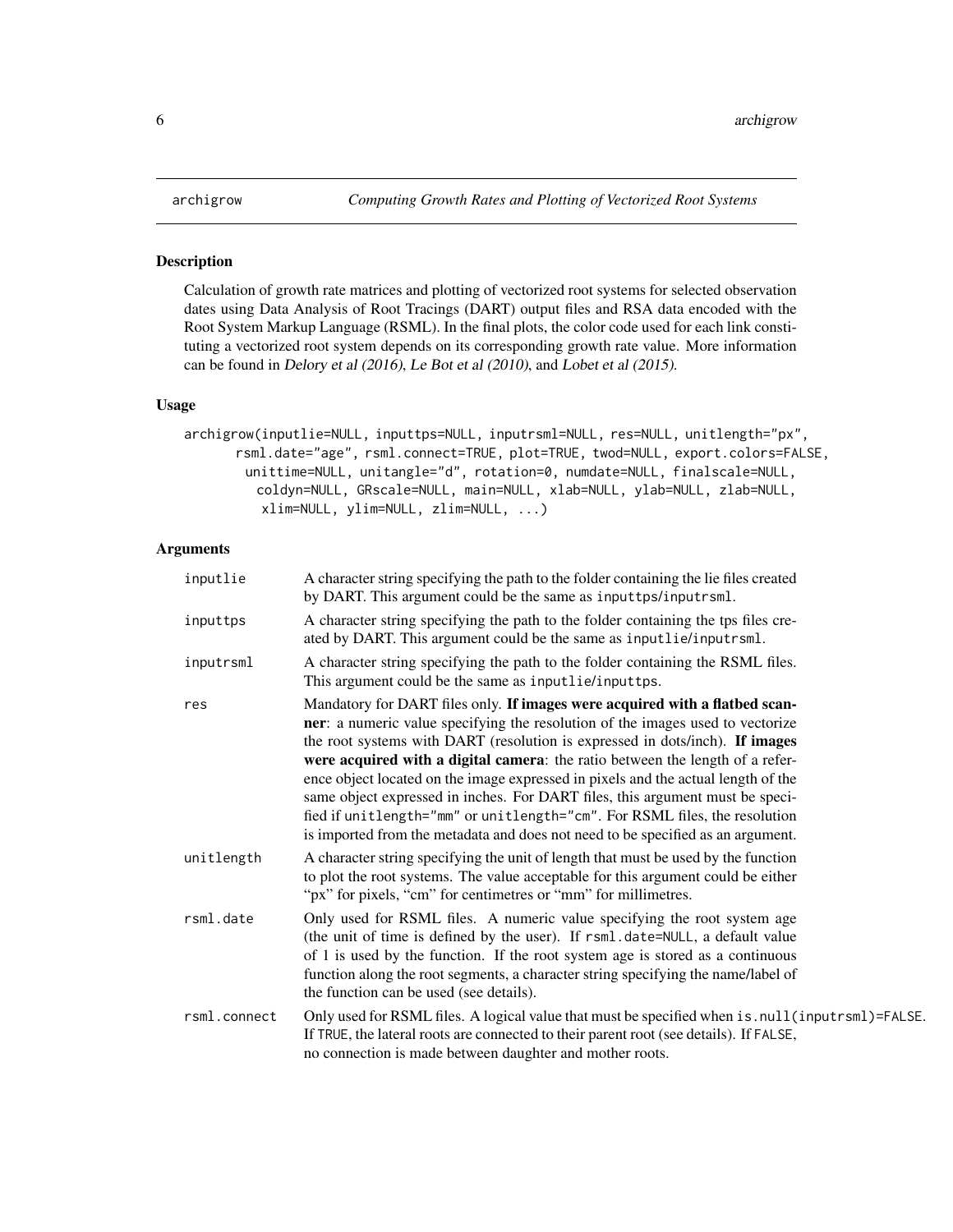| plot          | A logical value. Should the root system(s) be plotted? TRUE is yes, FALSE is no.                                                                                                                                                                                                                                                                                                                                                                                                                                           |
|---------------|----------------------------------------------------------------------------------------------------------------------------------------------------------------------------------------------------------------------------------------------------------------------------------------------------------------------------------------------------------------------------------------------------------------------------------------------------------------------------------------------------------------------------|
| twod          | When RSML files contain 3D RSA data, should the root systems be plotted in<br>2D? This argument can be NULL (3D plots) or a character vector giving the<br>name of the axes to plot (can be $c("x", "y"), c("x", "z"),$ or $c("y", "z").$ ).                                                                                                                                                                                                                                                                               |
| export.colors | A logical value. Should the color values be exported? If TRUE, a matrix giving<br>the color code of each root at each observation date is exported. If FALSE, no<br>color matrix is exported.                                                                                                                                                                                                                                                                                                                              |
| unittime      | A character string specifying the unit of time used to express the data (all char-<br>acter strings are valid for this argument). For RSML files, unittime is imported<br>from the metadata and does not need to be specified as an argument.                                                                                                                                                                                                                                                                              |
| unitangle     | A character string specifying the unit that must be used by the function to ex-<br>press the calculated angles. The value acceptable for this argument could be<br>either "d" for degrees (default value) or "r" for radians.                                                                                                                                                                                                                                                                                              |
| rotation      | A numeric value specifying the angle (expressed in unitangle) that must be<br>used to perform a clockwise rotation of 2D root systems (see details).                                                                                                                                                                                                                                                                                                                                                                       |
| numdate       | A numeric value or a vector of numeric values specifying the identification num-<br>ber of all observation dates at which the root system(s) must be plotted (see<br>details).                                                                                                                                                                                                                                                                                                                                             |
| finalscale    | A logical value that must be specified when is.null(numdate)=FALSE. If TRUE,<br>the root system architecture at the selected observation dates is plotted with the<br>same axis scales to that used to draw the root system architecture at the last<br>observation date. If FALSE, the root system architecture at each observation date<br>is plotted using different axis ranges of coordinates (x1im and y1im).                                                                                                        |
| coldyn        | A vector specifying the color(s) that must be used to plot the root system(s) at<br>the selected observation dates. The function colors each link constituting a vec-<br>torized root system depending on its corresponding growth rate value. To do<br>so, archigrow interpolates the color(s) contained in coldyn between the mini-<br>mum and the maximum values of the computed standardized growth rate matrix<br>(if is.null(GRscale)=TRUE) or between min(GRscale) and max(GRscale) (if<br>is.null(GRscale)=FALSE). |
| GRscale       | A numeric vector (length=2) specifying the minimum and the maximum growth<br>rate values (expressed in unitlength/unittime) that must be used to plot each<br>vectorized root system.                                                                                                                                                                                                                                                                                                                                      |
| main          | A character string giving a main title for the plot. When is . null (main)=TRUE,<br>the default title for each plot is the name of the corresponding lie/RSML file.                                                                                                                                                                                                                                                                                                                                                        |
| xlab          | A character string giving a label for the X axis. When $is. null(xlab)$ =TRUE,<br>the default label for the $X$ axis is $X$ (unitlength).                                                                                                                                                                                                                                                                                                                                                                                  |
| ylab          | A character string giving a label for the Y axis. When is . null(ylab)=TRUE,<br>the default label for the Y axis is Y (unitlength).                                                                                                                                                                                                                                                                                                                                                                                        |
| zlab          | A character string giving a label for the Z axis. When is . null(zlab)=TRUE,<br>the default label for the Z axis is Z (unitlength).                                                                                                                                                                                                                                                                                                                                                                                        |
| xlim          | A numeric vector (length=2) giving the $X$ limits of the plot using the same unit<br>as unitlength.                                                                                                                                                                                                                                                                                                                                                                                                                        |
| ylim          | A numeric vector (length=2) giving the Y limits of the plot using the same unit<br>as unitlength.                                                                                                                                                                                                                                                                                                                                                                                                                          |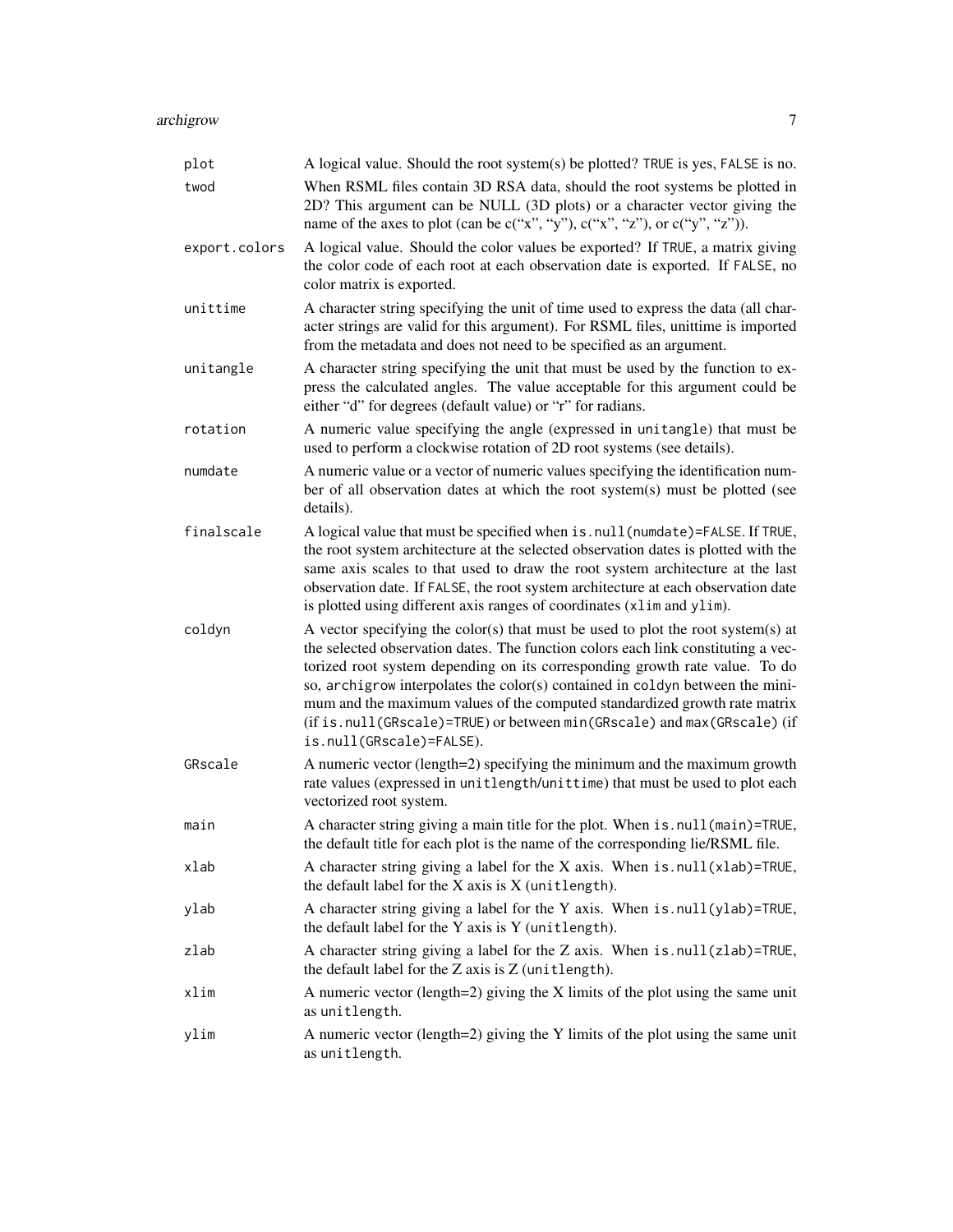<span id="page-7-0"></span>8 archigrow and the contract of the contract of the contract of the contract of the contract of the contract of the contract of the contract of the contract of the contract of the contract of the contract of the contract o

| zlim                    | A numeric vector (length=2) giving the Z limits of the plot using the same unit |
|-------------------------|---------------------------------------------------------------------------------|
|                         | as unitlength.                                                                  |
| $\cdot$ $\cdot$ $\cdot$ | Additional graphical parameters (see details).                                  |

#### Details

To run archigrow efficiently, DART and RSML files must have been saved with their appropriate extension (.lie, .tps, or .rsml). By default (when numdate=NULL), only the root system architecture at the last observation date is plotted.

If inputtps contains more than one tps file, the number of tps files in inputtps must be equal to the number of lie files in inputlie and corresponding lie and tps files must have the same name.

After reading the RSML files located in inputrsml, the data associated with each root system are converted into a data frame possessing the same structure as the lie files created by DART. The archigrow function then uses these data frames to plot the root system(s).

The argument rsml.date is used to create a tps file for each root system located in inputrsml. If the root system age is stored as a continuous function along the root segments, the rsml.date argument can be a character string specifying the name/label of the function. For instance, the root system age at the first apparition of each node is stored as a continuous function called "age" in RSML files containing RSA data simulated with the ArchiSimple model (Pages et al (2013)). The "age" function attaches the root system age along the root segments, so that each node is associated with one age value. An RSML library containing 3D RSA data simulated with ArchiSimple is available here: doi: [10.5281/zenodo.208214.](https://doi.org/10.5281/zenodo.208214)

The rsml.connect argument can be used to connect the lateral roots to their corresponding mother root. If rsml.connect=TRUE, each point starting a lateral root is connected to the nearest point located on its mother root. DBase is approximated by the distance between the parent root base and the point located on the mother root that is closest to the point starting a lateral root. Using RSML files, only RSA data associated with roots possessing a branching order lower or equal to 7 are used for the computation of RSA traits.

Due to technical limitations, it is sometimes easier to take a picture of a root system if it is rotated before image acquisition. In this case, the vectorized root system depicts a rotation compared with the natural plant root system. In order to make a correction, one can use rotation to specify an angle value expressed in unitangle to rotate the vectorized root system clockwise before plotting.

Additional graphical parameters can be used to personalize the graphical outputs (see [par](#page-0-0)).

Making 3D plots with twod = NULL requires the rgl package, which is otherwise optional. If it is not installed (which can be annoying to do on some OSes), archigrow() will complain when you attempt a 3D plot but will still work normally for 2D.

Growth rates are calculated as follows:

- For the first observation date, it is calculated as the ratio of the root length to the root system age.
- For other observation dates (t), it is calculated as the difference between the root length at time t and t-1 divided by the difference between the root system age at time t and t-1.

#### Value

Returns a list of secondary lists. Each element of the primary list is named as its corresponding lie/RSML file. For each lie/RSML file, the secondary list contains the following items: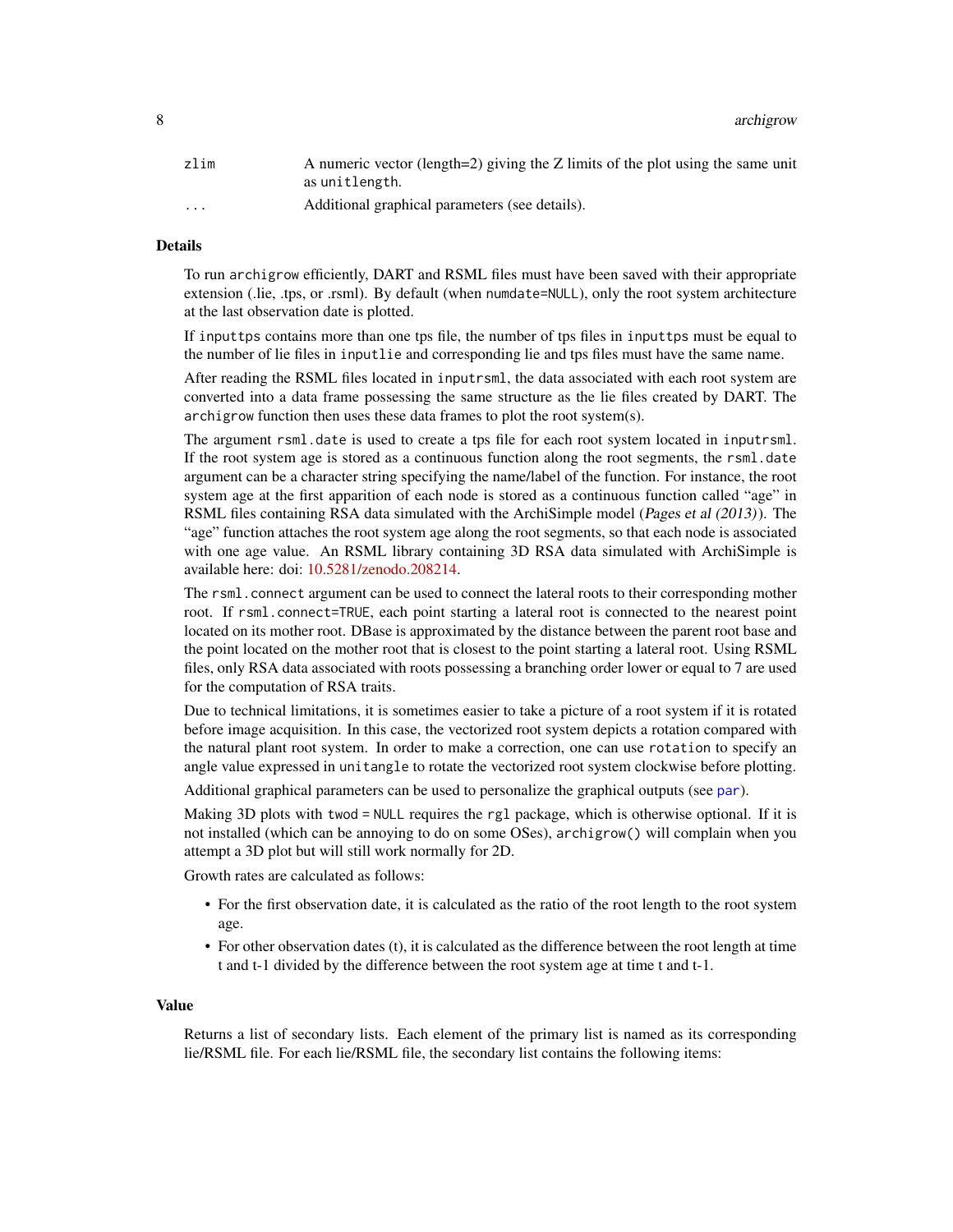<span id="page-8-0"></span>

| unit   | The unit of length/time used to express the results.                                                                                                                                                                                                                                                                                                                                                   |
|--------|--------------------------------------------------------------------------------------------------------------------------------------------------------------------------------------------------------------------------------------------------------------------------------------------------------------------------------------------------------------------------------------------------------|
| time   | A data frame containing the following columns: Date (the identification number<br>of each observation date) and <b>Age</b> (the root system age).                                                                                                                                                                                                                                                      |
| GR     | A matrix containing the growth rate values computed by the function. The ma-<br>trix contains the following columns: <b>Root</b> (the identification number of each<br>root constituting a vectorized root system), <b>Ord</b> (the branching order; only for<br>DART files or for RSML files with rsml.connect=TRUE), <b>DateX</b> (the growth<br>rate value of each root at the observation date X). |
| colors | Only if export. colors=TRUE. A matrix containing the colors used to plot the<br>root system. The matrix contains the following columns: Root (the identifi-<br>cation number of each root constituting a vectorized root system), <b>DateX</b> (the<br>color used to plot each root at the observation date X).                                                                                        |

If plot=TRUE, returns a plot for each vectorized root system located in inputlie/inputrsml.

#### Author(s)

Benjamin M. Delory, Caroline Baudson, Yves Brostaux, Guillaume Lobet, Loic Pages, Patrick du Jardin, Pierre Delaplace

#### References

Delory B.M., Baudson C., Brostaux Y., Lobet G., du Jardin P., Pages L., Delaplace P. (2016) archi-DART: an R package for the automated computation of plant root architectural traits, *Plant and Soil*, DOI: 10.1007/s11104-015-2673-4.

Le Bot J., Serra V., Fabre J., Draye X., Adamowicz S., Pages L. (2010) DART: a software to analyse root system architecture and development from captured images, *Plant and Soil*, DOI: 10.1007/s11104-009-0005-2.

Lobet G., Pound M.P., Diener J., Pradal C., Draye X., Godin C., Javaux M., Leitner D., Meunier F., Nacry P., Pridmore T.P., Schnepf A. (2015) Root System Markup Language: Toward a Unified Root Architecture Description Language, *Plant Physiology*, DOI: 10.1104/pp.114.253625.

Pages L., Becel C., Boukcim H., Moreau D., Nguyen C., Voisin, A-S. (2013) Calibration and evaluation of ArchiSimple, a simple model of root system architecture, *Ecological Modelling*, DOI: 10.1016/j.ecolmodel.2013.11.014.

#### See Also

[par](#page-0-0).

#### Examples

```
##---------------------------------------------
## Create a function (legendGR) to add a legend
##---------------------------------------------
```
legendGR<-function(list, coldyn, GRscale=NULL, raster=c(0.1,0.1,0.6,1), textx=0.8, l=10, ...){ start.col<-ncol(list\$GR)-length(grep("Date", colnames(list\$GR)))+1 end.col<-ncol(list\$GR)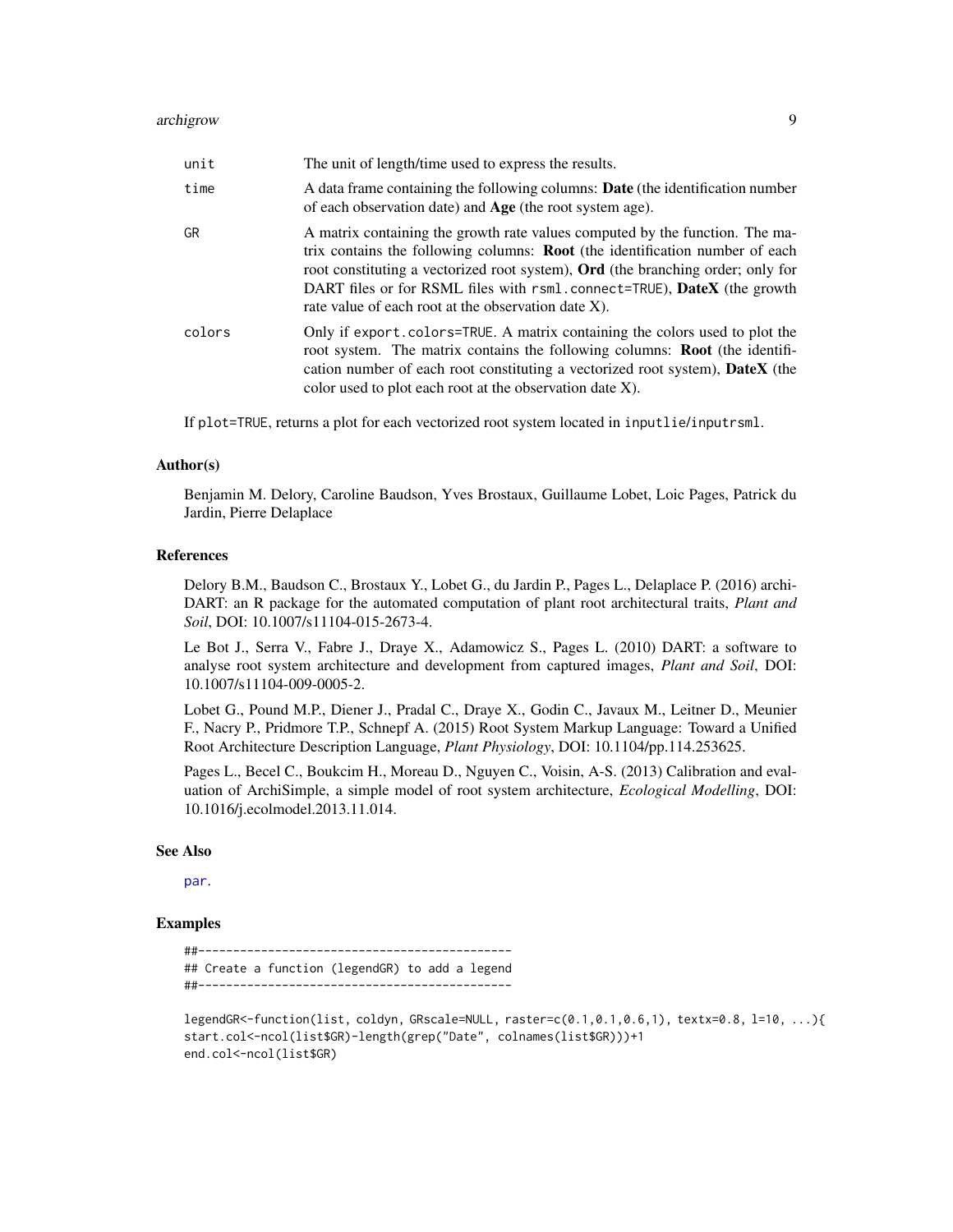```
growthrate<-list$GR[,start.col:end.col]
colorlegend<-colorRampPalette(coldyn)(1000)
legendimage<-as.raster(matrix(rev(colorlegend), ncol=1))
par(mar=c(1,1,2,1))
plot(c(\emptyset,1),c(\emptyset,1),type="n", axes=FALSE, xlab="", ylab="", ...)if (is.null(GRscale)==TRUE) {text(x=textx, y=seq(raster[2],raster[4],l=l),
labels=round(seq(round(min(growthrate),1),round(max(growthrate),1),l=l),1),...)}
else {text(x=textx, y=seq(raster[2],raster[4],l=l), labels=round(seq(round(min(GRscale),1),
round(max(GRscale),1),l=1),1),\ldots)rasterImage(legendimage,xleft=raster[1],ybottom=raster[2],xright=raster[3],ytop=raster[4])}
## Locate folder with DART and RSML files
path <- system.file("extdata", package="archiDART")
##----------------
## DART files only
##----------------
layout(maxrix(1:2,ncol=2),width = c(3,1),height = c(1,1))par(mar=c(5,4,4,2)+0.1)
res1a <- archigrow(inputlie=path, inputtps=path, res=75, unittime="day",
unitlength="cm", plot=TRUE, export.colors=TRUE, coldyn=c("blue", "orange", "red"),
las=1, bty="l", asp=1, xaxp=c(0,30,3), lwd=2)
legendGR(list=res1a$ch7, coldyn=c("blue", "orange", "red"))
##--------------------
## DART and RSML files
##--------------------
layout(1)
par(mar=c(5,4,4,2)+0.1)
res1b <- archigrow(inputlie=path, inputtps=path, inputrsml=path, res=75, unittime="day",
unitlength="cm", rsml.connect=TRUE, rsml.date="age", plot=TRUE, export.colors=TRUE,
\text{codyn=c("black", "orange", "red"), las=1, bty="1", asp=1, xaxp=c(0,30,3), lwd=2,twod=c("x", "y"))
unit<-res1b$`monocot-archisimple`$unit
legendGR(list=res1b$`monocot-archisimple`, coldyn=c("black", "orange", "red"),
main=paste("Growth rate monocot-archisimple (", unit, ")", sep=""), raster=c(0.2,0,0.7,1))
```
architect *Computing Traits Describing The Global Root System Architecture*

#### Description

Calculation of common root system architecture (RSA) traits from Data Analysis of Root Tracings (DART) output files and RSA data encoded with the Root System Markup Language (RSML). More information can be found in Delory et al (2016), Le Bot et al (2010), and Lobet et al (2015).

<span id="page-9-0"></span>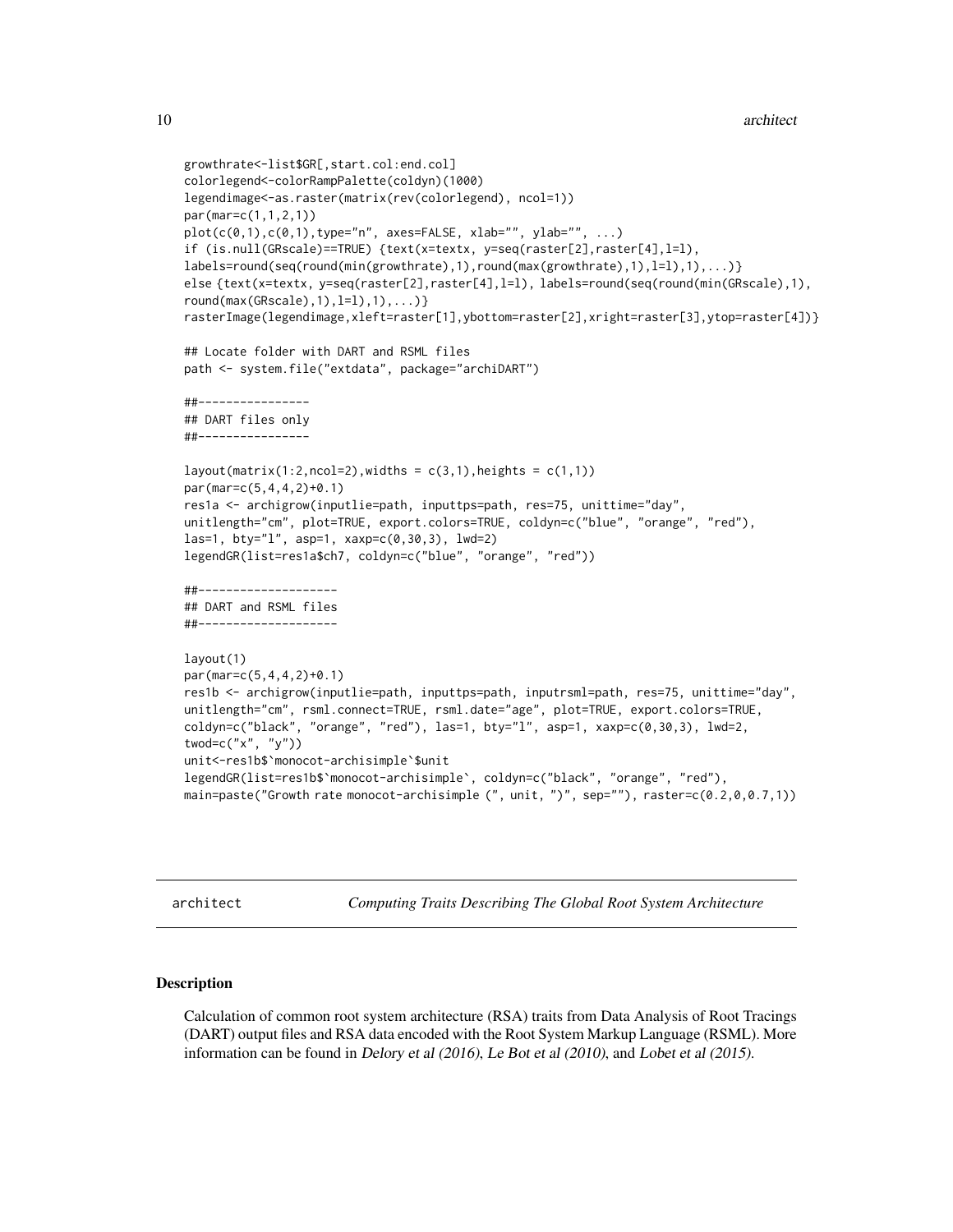#### architect 11

### Usage

```
architect(inputrac=NULL, inputtps=NULL, inputrsml=NULL, res=NULL, unitlength="px",
          rsml.date=NULL, rsml.connect=FALSE, vertical3d="y",
          fitter=FALSE)
```
### Arguments

| inputrac     | A dartToTable object or a character string specifying the path to the folder con-<br>taining the rac files created by DART. If inputrac is a character string, it can<br>be the same as inputtps/inputrsml.                                                                                                                                                                                                                                                                                                                                                                                                                                                                                                          |
|--------------|----------------------------------------------------------------------------------------------------------------------------------------------------------------------------------------------------------------------------------------------------------------------------------------------------------------------------------------------------------------------------------------------------------------------------------------------------------------------------------------------------------------------------------------------------------------------------------------------------------------------------------------------------------------------------------------------------------------------|
| inputtps     | A character string specifying the path to the folder containing the tps files cre-<br>ated by DART. This argument can be the same as inputrac/inputrsml. This<br>argument will not be used if inputrac is a dartToTable object.                                                                                                                                                                                                                                                                                                                                                                                                                                                                                      |
| inputrsml    | A rsmlToTable object or a character string specifying the path to the folder con-<br>taining the RSML files. If inputrsml is a character string, it can be the same as<br>inputrac/inputtps.                                                                                                                                                                                                                                                                                                                                                                                                                                                                                                                         |
| res          | Mandatory for DART files only. If images were acquired with a flatbed scan-<br>ner: a numeric value specifying the resolution of the images used to vectorize<br>the root systems with DART (resolution is expressed in dots/inch). If images<br>were acquired with a digital camera: the ratio between the length of a ref-<br>erence object located on the image expressed in pixels and the actual length of<br>the same object expressed in inches. For DART files, this argument must be<br>specified if inputrac is not a dartToTable object and if unitlength="mm" or<br>unitlength="cm". For RSML files, the resolution is imported from the meta-<br>data and does not need to be specified as an argument. |
| unitlength   | A character string specifying the unit of length that must be used to express the<br>results. The value acceptable for this argument could be either "px" for pixels,<br>"cm" for centimetres or "mm" for millimetres. This argument will not be used<br>if inputrac is a dartToTable object and/or inputrsml is a rsmlToTable object.                                                                                                                                                                                                                                                                                                                                                                               |
| rsml.date    | Only used if inputrsml is not a rsmlToTable object. A numeric value specifying<br>the root system age (the unit of time is defined by the user). If rsml.date=NULL,<br>a default value of 1 is used by the function. If the root system age is stored as<br>a continuous function along the root segments, a character string specifying the<br>name/label of the function can be used (see details).                                                                                                                                                                                                                                                                                                                |
| rsml.connect | Only used if inputrsml is not a rsmlToTable object. A logical value that must<br>be specified when is.null(inputrsml)=FALSE. If TRUE, the lateral roots are<br>connected to their parent root (see details). If FALSE, no connection is made<br>between daughter and mother roots.                                                                                                                                                                                                                                                                                                                                                                                                                                   |
| vertical3d   | The vertical axis for $3D$ RSA data $(x, y, or z)$ .                                                                                                                                                                                                                                                                                                                                                                                                                                                                                                                                                                                                                                                                 |
| fitter       | A logical value. Should the Fitter topological indices be computed? Yes is<br>TRUE, No is FALSE. See details.                                                                                                                                                                                                                                                                                                                                                                                                                                                                                                                                                                                                        |

### Details

To run architect efficiently, DART (.rac or .tps) and RSML (.rsml) files must have been saved with their appropriate extension.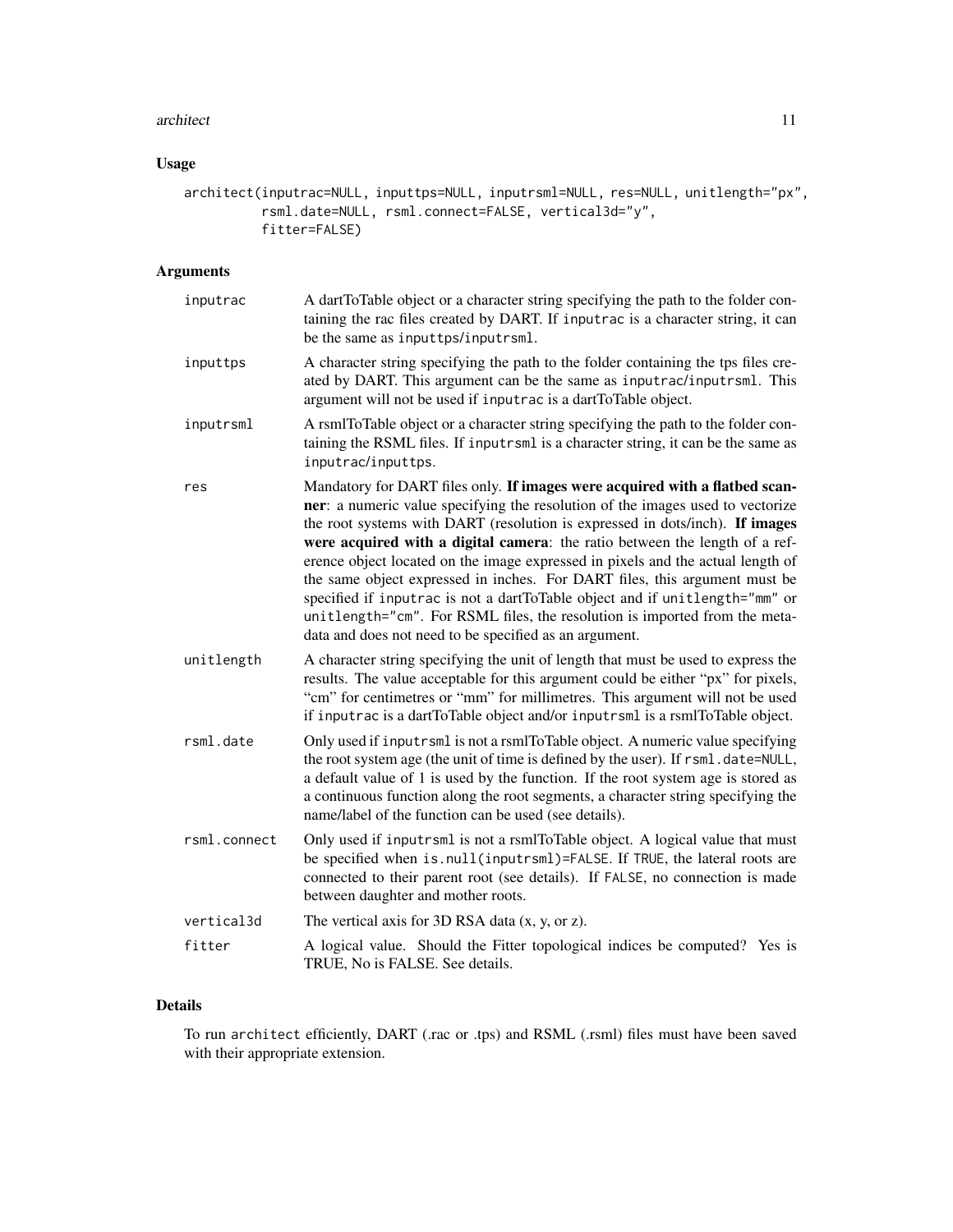If inputtps contains a single tps file, it is used by architect for each rac file located in inputrac. If inputtps contains more than one tps file, the number of tps files in inputtps must be equal to the number of rac files in inputrac and corresponding rac and tps files must have the same name.

After reading the RSML files located in inputrsml, the data associated with each root system are converted into a data frame possessing the same structure as the rac files created by DART. The architect function then uses these data frames to calculate RSA traits describing the global architecture of each root system.

The argument rsml.date is used to create a tps file for each root system located in inputrsml. If the root system age is stored as a continuous function along the root segments, the rsml.date argument can be a character string specifying the name/label of the function. For instance, the root system age at the first apparition of each node is stored as a continuous function called "age" in RSML files containing RSA data simulated with the ArchiSimple model (Pages et al (2013)). The "age" function attaches the root system age along the root segments, so that each node is associated with one age value. An RSML library containing 3D RSA data simulated with ArchiSimple is available here: doi: [10.5281/zenodo.208214.](https://doi.org/10.5281/zenodo.208214)

The rsml.connect argument can be used to connect the lateral roots to their corresponding mother root. If rsml.connect=TRUE, each point starting a lateral root is connected to the nearest point located on its mother root. DBase is approximated by the distance between the parent root base and the point located on the mother root that is closest to the point starting a lateral root. Using RSML files, only RSA data associated with roots possessing a branching order lower or equal to 7 are used for the computation of RSA traits.

Growth rates are calculated as follows:

- *First-order root growth rate*: for the first observation date, it is calculated as the ratio of the total first-order root length to the root system age. For other observation dates (t), it is calculated as the difference between the total first-order root length at time t and t-1 divided by the difference between the root system age at time t and t-1.
- *Lateral root growth rates*: for the first observation date, it is calculated as the ratio of the lateral root length to the root system age. For other observation dates (t), it is calculated as the difference between the lateral root length at time t and t-1 divided by the difference between the root system age at time t and t-1.
- *Growth rate of the root system*: for the first observation date, it is calculated as the ratio of the total root system length to the root system age. For other observation dates (t), it is calculated as the difference between the total root system length at time t and t-1 divided by the difference between the root system age at time t and t-1.

If inputrac is a dartTotable object and/or inputrsml is a rsmlToTable object, topological indices described in Fitter (1986, 1987) can be calculated (fitter=TRUE). Here, we define each topological index as in Fitter (1986, 1987). We recommend the reading of these papers for more information.

The magnitude of a root system is equal to the number of external links in the system. Therefore, the magnitude is also equal to the number of root apices.

The altitude of a root system is equal to the longest path length from one exterior link (or one root apex) to the root system base.

The total exterior path length is equal to the sum of all path lengths from all exterior links (or all root apices) to the root system base.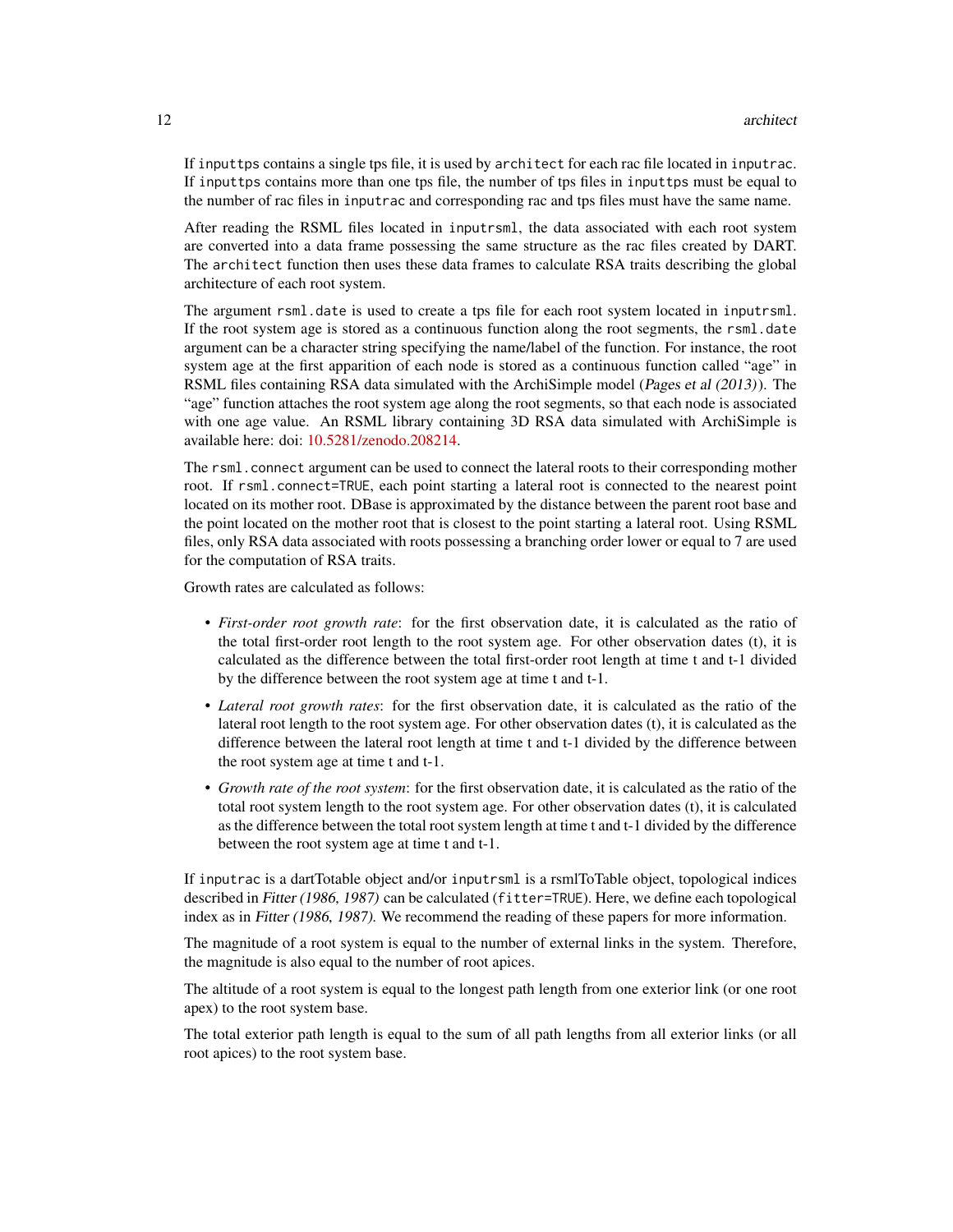#### architect 13

#### Value

Returns a data frame summarizing all RSA traits calculated for each rac/RSML file located in inputrac/inputrsml.

The data frame contains the following columns:

FileName: (the name of the rac/RSML files).

Time: the root system age expressed in the same unit (=unittime) as in the tps file(s) (for rac files) or in the same unit as rsml.date (for RSML files).

TRL: the total root system length expressed in unitlength.

GRTR: the growth rate of the root system expressed in unitlength/unittime.

L1R: the first-order root length expressed in unitlength.

GR1R: the first-order root growth rate expressed in unitlength/unittime.

TN1R: the total number of first-order roots.

TNLR: the total number of lateral roots.

TLRL: the total lateral root length expressed in unitlength.

NxLR: the total number of lateral roots with a branching order equal to x.

LxLR: the total length of lateral roots with a branching order equal to x expressed in unitlength.

MLxLR: the mean length of lateral roots with a branching order equal to x expressed in unitlength.

GRxL: the growth rate of lateral roots with a branching order equal to x expressed in unitlength/unittime.

D2LR: the density of secondary roots on the first-order root(s) expressed in root(s)/unitlength.

If inputrac is a dartTotable object and/or inputrsml is a rsmlToTable object, the following parameters will be calculated:

Height: the root system height expressed in unitlength.

Width: the root system width expressed in unitlength.

ConvexhullXY: the area of the convex hull on the XY plane expressed in unitlength^2.

ConvexhullXZ: the area of the convex hull on the XZ plane expressed in unitlength<sup> $\lambda$ 2.</sup>

ConvexhullYZ: the area of the convex hull on the YZ plane expressed in unitlength^2.

Convexhull3D: the volume of the convex hull expressed in unitlength^3.

Magnitude: the magnitude of the root system. See details for more information. Computed only if fitter=TRUE.

Altitude: the altitude of the root system. See details for more information. Computed only if fitter=TRUE.

ExtPathLength: the total exterior path length of the root system. See details for more information. Computed only if fitter=TRUE.

MDx: the mean diameter of roots with a branching order equal to x expressed in unitlength. MDLR: the mean lateral root diameter expressed in unitlength.

Sx: the total surface area of roots with a branching order equal to x expressed in unitlength<sup> $\lambda$ 2.</sup>

Stot: the total root surface area expressed in unitlength<sup>2</sup>.

 $Vx$ : the total volume of roots with a branching order equal to x expressed in unitlength  $\gamma$ 3.

Vtot: the root system volume expressed in unitlength<sup>^3</sup>.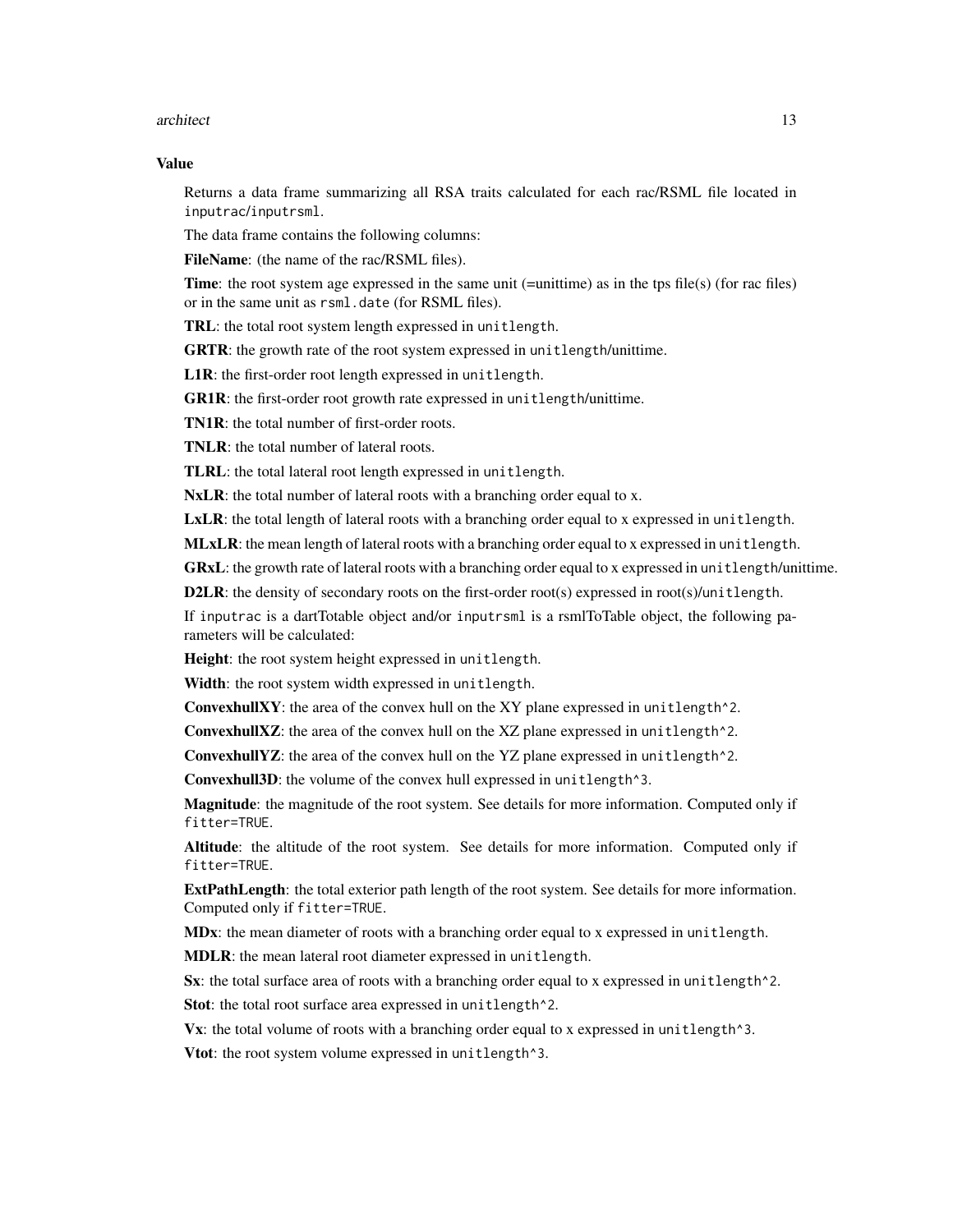#### <span id="page-13-0"></span>Author(s)

Benjamin M. Delory, Caroline Baudson, Yves Brostaux, Guillaume Lobet, Loic Pages, Patrick du Jardin, Pierre Delaplace

#### References

Delory B.M., Baudson C., Brostaux Y., Lobet G., du Jardin P., Pages L., Delaplace P. (2016) archi-DART: an R package for the automated computation of plant root architectural traits, *Plant and Soil*, DOI: 10.1007/s11104-015-2673-4.

Fitter A.H. (1986) The topology and geometry of plant root systems: influence of watering rate on root system topology in *Trifolium pratense*, *Annals of Botany*, 58, 91-101.

Fitter A.H. (1987) An architectural approach to the comparative ecology of plant root systems, *New Phytologist*, 106, 61-77.

Le Bot J., Serra V., Fabre J., Draye X., Adamowicz S., Pages L. (2010) DART: a software to analyse root system architecture and development from captured images, *Plant and Soil*, DOI: 10.1007/s11104-009-0005-2.

Lobet G., Pound M.P., Diener J., Pradal C., Draye X., Godin C., Javaux M., Leitner D., Meunier F., Nacry P., Pridmore T.P., Schnepf A. (2015) Root System Markup Language: Toward a Unified Root Architecture Description Language, *Plant Physiology*, DOI: 10.1104/pp.114.253625.

Pages L., Becel C., Boukcim H., Moreau D., Nguyen C., Voisin, A-S. (2013) Calibration and evaluation of ArchiSimple, a simple model of root system architecture, *Ecological Modelling*, DOI: 10.1016/j.ecolmodel.2013.11.014.

#### See Also

[dartToTable](#page-15-1), [rsmlToTable](#page-26-1).

#### Examples

## Locate folder with DART and RSML files path <- system.file("extdata", package="archiDART")

## Compute RSA parameters for DART and RSML files res2a <- architect(inputrac=path, inputtps=path, inputrsml=path, res=75, unitlength="cm", rsml.connect=TRUE, rsml.date="age")

tablersml<-rsmlToTable(inputrsml=path, unitlength="cm", rsml.date="age", rsml.connect=TRUE) res2b <- architect(inputrsml=tablersml, fitter=TRUE)

bottleneckdist *Computing a Pairwise Bottleneck Distance Matrix*

#### **Description**

Computing a pairwise distance matrix using a bottleneck distance method for the comparison of persistence barcodes. More information can be found in Li et al (2017) and Delory et al (2018).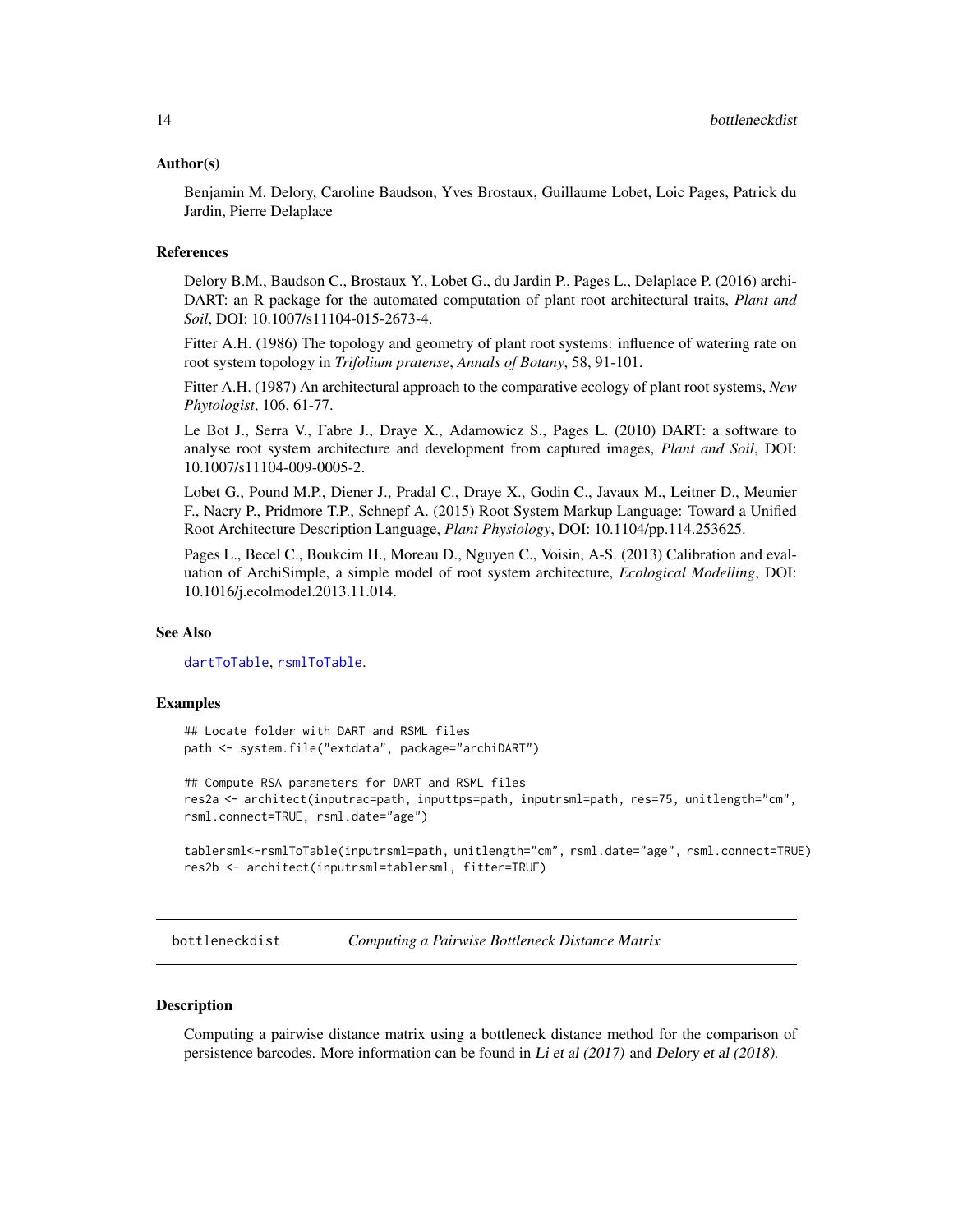#### <span id="page-14-0"></span>bottleneckdist 15

#### Usage

bottleneckdist(x, show.progress=FALSE)

#### Arguments

| $\mathsf{x}$ | A perhomology object created with the perhomology function of this package.<br>Mandatory.                    |
|--------------|--------------------------------------------------------------------------------------------------------------|
|              | show progress A logical value. Should a progress bar be shown in the R console? Yes is TRUE,<br>No is FALSE. |

#### Details

The bottleneck distance between two persistence barcodes is calculated with the bottleneck function of the TDA package (Fasy et al  $(2017)$ ). This package is now listed in the "Suggests" field of the description file and must be available in your R session (see **[https://archidart.github.](https://archidart.github.io/drat/) [io/drat/](https://archidart.github.io/drat/)**). An error message will be returned if TDA is not available.

show.progress=TRUE can only be used if x contains more than one element.

#### Value

Returns a pairwise distance matrix.

#### Author(s)

Benjamin M. Delory, Guillaume Lobet

#### References

Delory B.M., Li M., Topp C.N., Lobet G. (2018). archiDART v3.0: a new data analysis pipeline allowing the topological analysis of plant root systems, *F1000Research*, 7:22, DOI: doi: [10.12688/](https://doi.org/10.12688/f1000research.13541.1) [f1000research.13541.1](https://doi.org/10.12688/f1000research.13541.1)

Fasy B.T., Kim J., Lecci F., Maria C., Rouvreau V. (2017). TDA: Statistical Tools for Topological Data Analysis. <https://CRAN.R-project.org/package=TDA>.

Li M., Duncan K., Topp C.N., Chitwood D.H. (2017) Persistent homology and the branching topologies of plants, *American Journal of Botany*, DOI: 10.3732/ajb.1700046.

#### See Also

[perhomology](#page-21-1).

#### Examples

```
## Locate folder with RSML file
path <- system.file("extdata", package="archiDART")
```
table<-rsmlToTable(inputrsml=path, unitlength="cm", rsml.date="age")

#Persistent homology ph<-perhomology(table)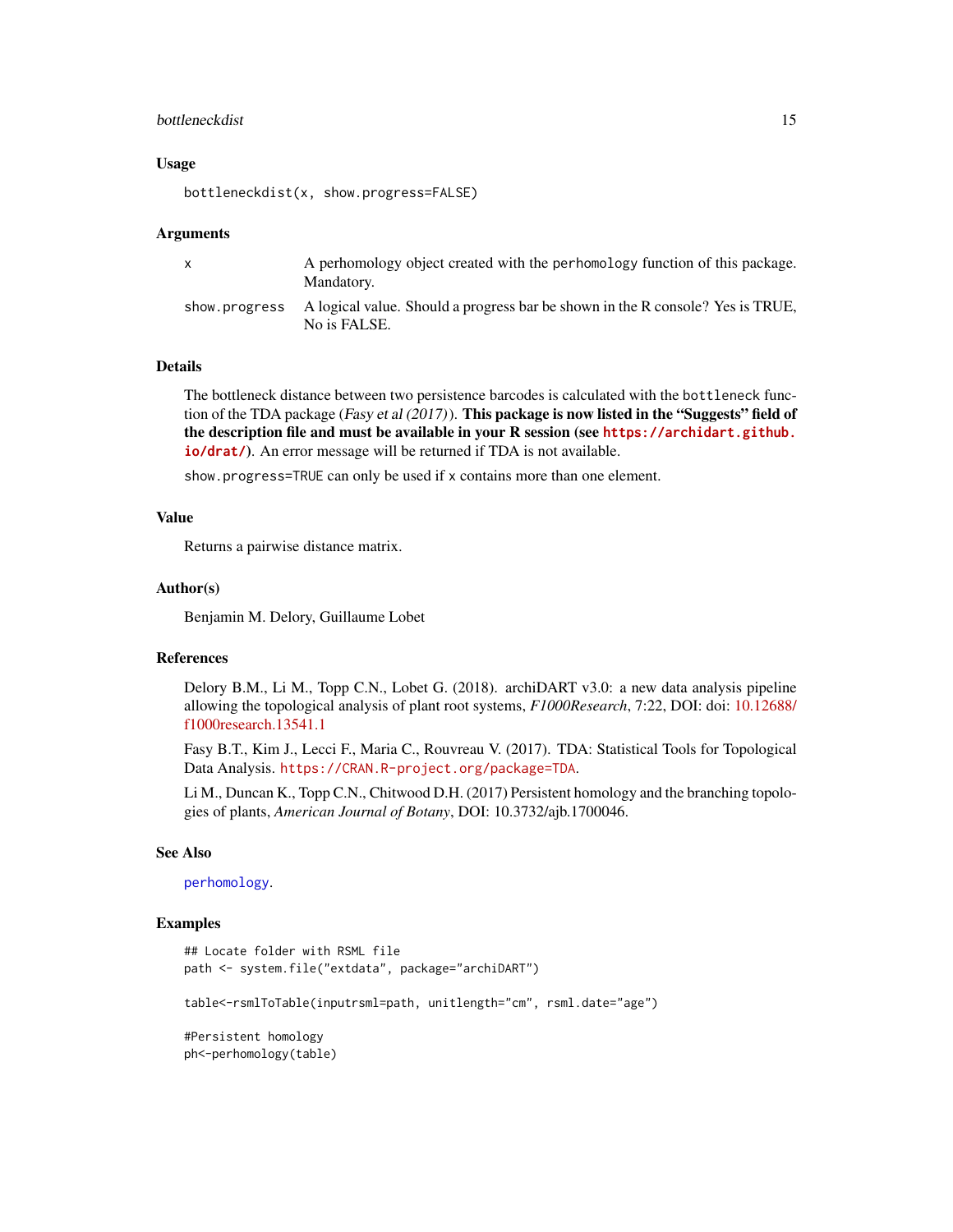```
#Compute pairwise distance matrix
if (requireNamespace("TDA", quietly=TRUE)) {distance<-bottleneckdist(ph)}
```
<span id="page-15-1"></span>dartToTable *Import DART Files Into a Single Data Frame*

#### Description

Import DART files located in a folder into a single data frame. More information about DART files can be found in Le Bot et al (2010) and Delory et al (2018).

#### Usage

```
dartToTable(inputrac, inputlie, inputtps, res=NULL, unitlength="px",
            unitangle="d", fitter=FALSE)
```
#### Arguments

| inputrac   | A character string specifying the path to the folder containing the rac files cre-<br>ated by DART. This argument could be the same as inputlie/inputtps.                                                                                                                                                                                                                                                                                                                                     |
|------------|-----------------------------------------------------------------------------------------------------------------------------------------------------------------------------------------------------------------------------------------------------------------------------------------------------------------------------------------------------------------------------------------------------------------------------------------------------------------------------------------------|
| inputlie   | A character string specifying the path to the folder containing the lie files created<br>by DART. This argument could be the same as inputrac/inputtps.                                                                                                                                                                                                                                                                                                                                       |
| inputtps   | A character string specifying the path to the folder containing the tps files cre-<br>ated by DART. This argument could be the same as inputrac/inputlie.                                                                                                                                                                                                                                                                                                                                     |
| res        | If images were acquired with a flatbed scanner: a numeric value specify-<br>ing the resolution of the images used to vectorize the root systems with DART<br>(resolution is expressed in dots/inch). If images were acquired with a digital<br>camera: the ratio between the length of a reference object located on the image<br>expressed in pixels and the actual length of the same object expressed in inches.<br>This argument must be specified if unitlength="mm" or unitlength="cm". |
| unitlength | A character string specifying the unit of length that must be used in the final<br>data frame. The value acceptable for this argument could be either "px" for<br>pixels, "cm" for centimetres or "mm" for millimetres. The function will use the<br>metadata inside each RSML file (unit and resolution) to make the conversion.                                                                                                                                                             |
| unitangle  | A character string specifying the unit that must be used to express the calculated<br>angles. The value acceptable for this argument could be either "d" for degrees<br>(default value) or "r" for radians.                                                                                                                                                                                                                                                                                   |
| fitter     | A logical value. Should the Fitter topological indices be computed? Yes is<br>TRUE, No is FALSE. See details.                                                                                                                                                                                                                                                                                                                                                                                 |

<span id="page-15-0"></span>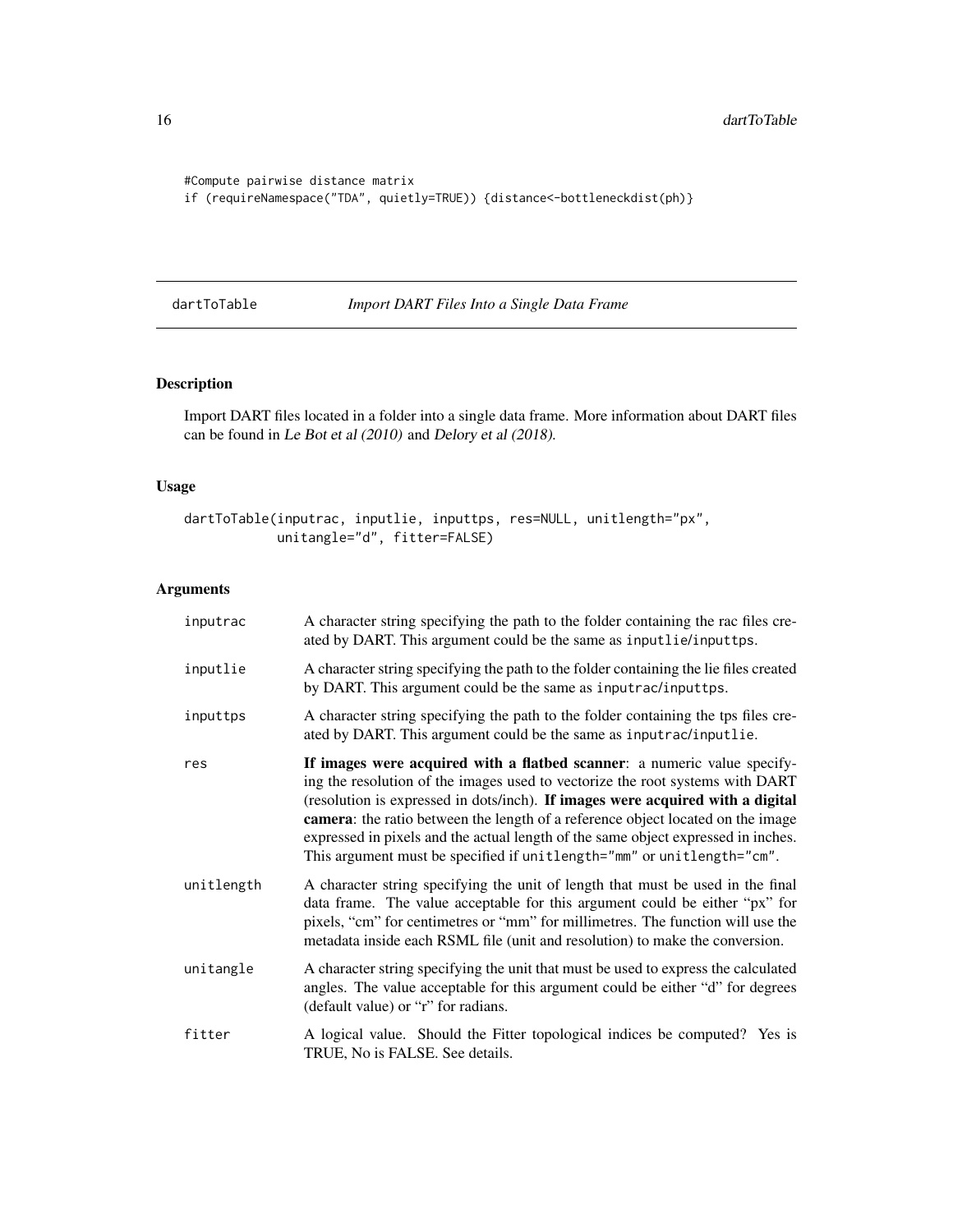#### dartToTable 17

#### Details

To run dartToTable efficiently, DART files must have been saved with their appropriate extension (.rac, .lie, and .tps).

If fitter=TRUE, topological indices described in Fitter (1986, 1987) will be calculated. Here, we define each topological index as in Fitter (1986, 1987). We recommend the reading of these papers for more information.

The magnitude of a link is equal to the number of external links that feed into that link.

The path length of a link is equal to the number of links between a given link and the root system base.

#### Value

Returns a dartToTable object. Each line of the data frame gives the attributes of one segment. The data frame includes the following columns:

file: the name of each DART file located in inputrac.

root: the root identification number.

order: the root branching order.

parentroot: the identification number of the parent root.

**time**: the date of apparition.

bran: the branching state ('true' denotes a branching link while 'false' denotes a continuing link).

apic: the apical state ('true' denotes a segment ending a root).

x1: the X coordinate of the node starting the segment (expressed in unitlength).

y1: the Y coordinate of the node starting the segment (expressed in unitlength).

z1: the Z coordinate of the node starting the segment (expressed in unitlength).

x2: the X coordinate of the node ending the segment (expressed in unitlength).

y2: the Y coordinate of the node ending the segment (expressed in unitlength).

z2: the Z coordinate of the node ending the segment (expressed in unitlength).

length: the length of the segment (expressed in unitlength).

blength: the cumulative length measured along each root (expressed in unitlength).

orientation: the angle between each segment and a vertical direction vector (expressed in unitangle). growth: the growth rate value of each segment (expressed in unitlength).

geodesic: the geodesic distance measured along the roots (expressed in unitlength).

magnitude: the magnitude of the segment (see Fitter et al (1987)). Computed only if fitter=TRUE.

**pathlength**: the external path length of the segment (see Fitter et al (1987)). Computed only if fitter=TRUE.

#### Author(s)

Benjamin M. Delory, Guillaume Lobet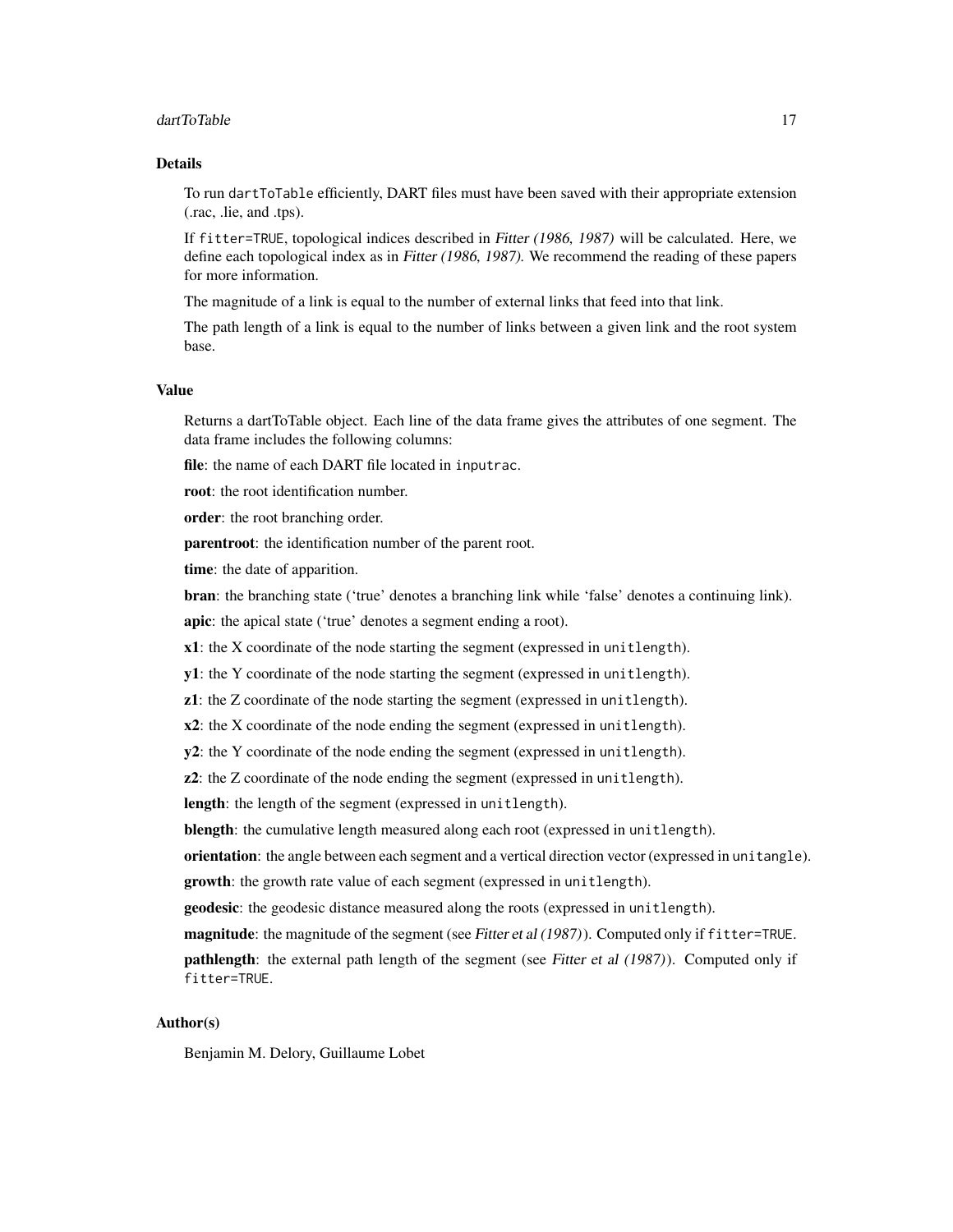#### <span id="page-17-0"></span>References

Delory B.M., Baudson C., Brostaux Y., Lobet G., du Jardin P., Pages L., Delaplace P. (2016) archi-DART: an R package for the automated computation of plant root architectural traits, *Plant and Soil*, DOI: 10.1007/s11104-015-2673-4.

Delory B.M., Li M., Topp C.N., Lobet G. (2018). archiDART v3.0: a new data analysis pipeline allowing the topological analysis of plant root systems, *F1000Research*, 7:22, DOI: doi: [10.12688/](https://doi.org/10.12688/f1000research.13541.1) [f1000research.13541.1](https://doi.org/10.12688/f1000research.13541.1)

Fitter A.H. (1986) The topology and geometry of plant root systems: influence of watering rate on root system topology in *Trifolium pratense*, *Annals of Botany*, 58, 91-101.

Fitter A.H. (1987) An architectural approach to the comparative ecology of plant root systems, *New Phytologist*, 106, 61-77.

Le Bot J., Serra V., Fabre J., Draye X., Adamowicz S., Pages L. (2010) DART: a software to analyse root system architecture and development from captured images, *Plant and Soil*, DOI: 10.1007/s11104-009-0005-2.

#### Examples

```
## Locate folder with DART files
path <- system.file("extdata", package="archiDART")
```
table<-dartToTable(inputrac=path, inputlie=path, inputtps=path, res=75, unitlength="cm")

latdist *Computing Lateral Root Length and Density Distribution*

#### Description

Analysing the lateral root length and density distribution on each mother root using Data Analysis of Root Tracings (DART) output files and RSA data encoded with the Root System Markup Language (RSML). More information can be found in Delory et al (2016), Le Bot et al (2010), and Lobet et al (2015).

#### Usage

latdist(inputrac=NULL, inputrsml=NULL, output=c("lrd","dtp"), res=NULL, unitlength="px", int.length=NULL, interpol=NULL, rsml.connect=TRUE)

#### Arguments

| inputrac  | A character string specifying the path to the folder containing the rac files cre-<br>ated by DART. This argument could be the same as input rsml. |
|-----------|----------------------------------------------------------------------------------------------------------------------------------------------------|
| inputrsml | A character string specifying the path to the folder containing the RSML files.<br>This argument could be the same as inputrac.                    |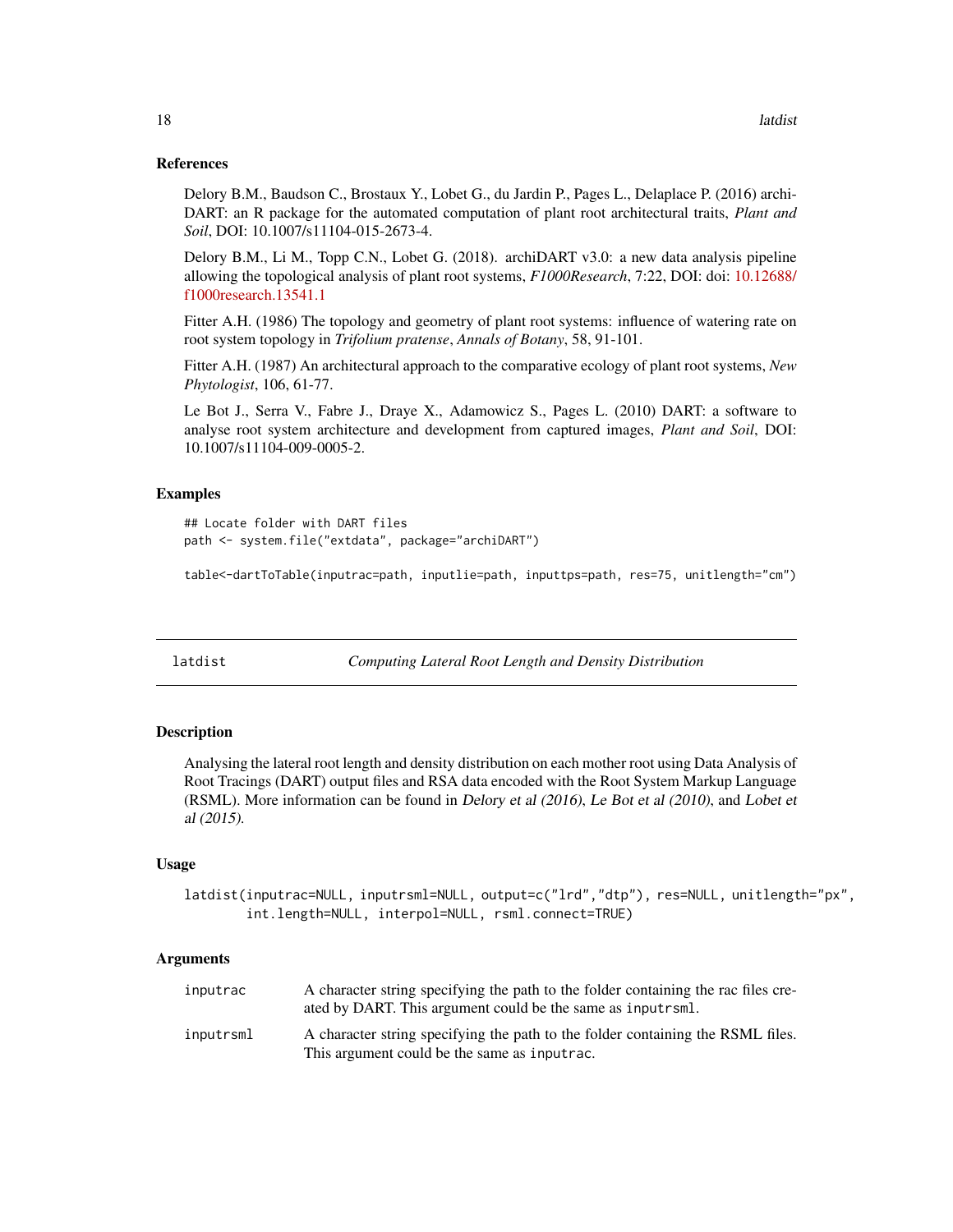| output       | A character string specifying the type of output that is returned by the func-<br>tion. Two values are acceptable for this argument: "Ird" (default value; root<br>length and density distribution) and "dtp" (distance between neighbouring lat-<br>eral roots). See details.                                                                                                                                                                                                                                                                                                                                                                                        |
|--------------|-----------------------------------------------------------------------------------------------------------------------------------------------------------------------------------------------------------------------------------------------------------------------------------------------------------------------------------------------------------------------------------------------------------------------------------------------------------------------------------------------------------------------------------------------------------------------------------------------------------------------------------------------------------------------|
| res          | Mandatory for DART files only. If images were acquired with a flatbed scan-<br>ner: a numeric value specifying the resolution of the images used to vectorize<br>the root systems with DART (resolution is expressed in dots/inch). If images<br>were acquired with a digital camera: the ratio between the length of a refer-<br>ence object located on the image expressed in pixels and the actual length of the<br>same object expressed in inches. For DART files, this argument must be speci-<br>fied if unitlength="mm" or unitlength="cm". For RSML files, the resolution<br>is imported from the metadata and does not need to be specified as an argument. |
| unitlength   | A character string specifying the unit of length that must be used to plot the root<br>systems. The value acceptable for this argument could be either "px" for pixels,<br>"cm" for centimetres or "mm" for millimetres.                                                                                                                                                                                                                                                                                                                                                                                                                                              |
| int.length   | Mandatory when output="1rd". A numeric value specifying the interval length<br>(expressed in unitlength) used to calculate local lateral root length and density<br>(see details).                                                                                                                                                                                                                                                                                                                                                                                                                                                                                    |
| interpol     | A numeric value specifying the number of points used on each mother root<br>to calculate local lateral root length and density. By default, interpol=NULL<br>means that the function calculates local lateral root length and density at each<br>branching point of each mother root. A numeric value can be specified when<br>output="lrd" (see details).                                                                                                                                                                                                                                                                                                            |
| rsml.connect | Only used for RSML files. A logical value that must be specified when is . null (inputrsml)=FALSE.<br>If TRUE, the lateral roots are connected to their parent root (see details). If FALSE,<br>no connection is made between daughter and mother roots.                                                                                                                                                                                                                                                                                                                                                                                                              |

#### Details

DBase: distance between a branching point and the parent root base.

To run latdist efficiently, DART (.rac) and RSML (.rsml) files must have been saved with their appropriate extension.

After reading the RSML files located in inputrsml, the data associated with each root system are converted into a data frame possessing the same structure as the rac files created by DART. The latdist function then uses these data frames to compute lateral root length and density distribution.

The rsml.connect argument can be used to connect the lateral roots to their corresponding mother root. If rsml.connect=TRUE, each point starting a lateral root is connected to the nearest point located on its mother root. DBase is approximated by the distance between the parent root base and the point located on the mother root that is closest to the point starting a lateral root. Using RSML files, only RSA data associated with roots possessing a branching order lower or equal to 7 are used for the computation of RSA traits.

If output="lrd", the function uses interpol to select the appropriate DBase values for which the calculation of RSA parameters should be performed. Then, a lateral root density and a total lateral root length are calculated on intervals possessing a length equal to int.length and centred on each DBase value.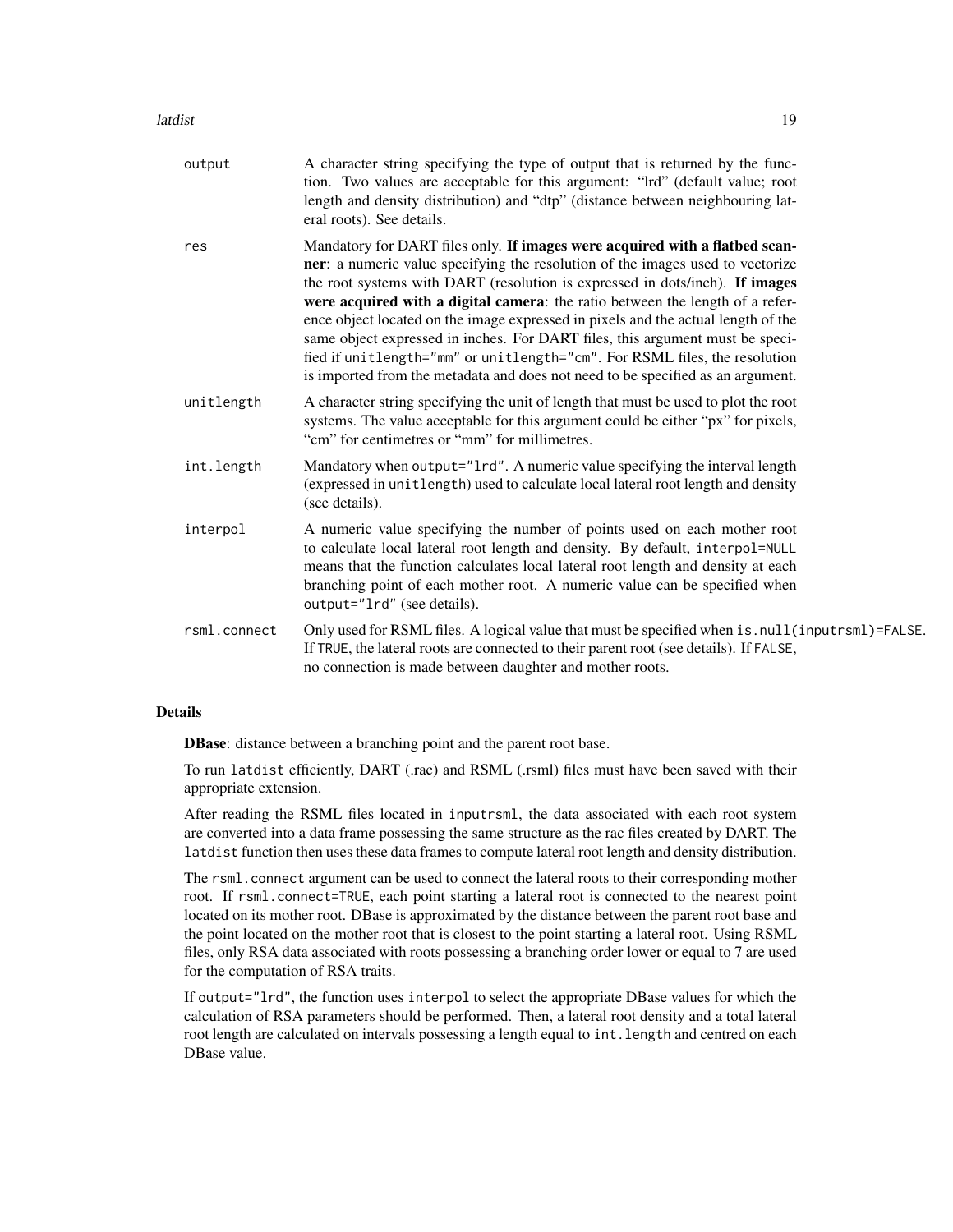#### Value

Returns a list including:

| root    | A list of data frames. Each element of the list is named as its corresponding<br>rac/RSML file and contains the following columns: <b>Root</b> (the identification<br>number of each root constituting a vectorized root system), Ord (the branch-<br>ing order), <b>LatRootNum</b> (the number of lateral roots), <b>FinalRootLength</b> (the<br>root length at the last observation date expressed in unitlength), LatRoot-<br>Density (the lateral root density calculated as LatRootNum/FinalRootLength<br>and expressed in root(s)/unitlength). |
|---------|------------------------------------------------------------------------------------------------------------------------------------------------------------------------------------------------------------------------------------------------------------------------------------------------------------------------------------------------------------------------------------------------------------------------------------------------------------------------------------------------------------------------------------------------------|
| results | A list of secondary lists. Each element of the primary list (results) is named as its<br>corresponding rac/RSML file. The secondary lists contain as much elements as<br>roots constituting a vectorized root system. Each element of the secondary lists<br>could be either a NULL value if a root does not have lateral roots or if no DB ase<br>value is comprised in [int.length/2, FinalRootLength-(int.length/2)], or a<br>data frame made of two or three columns depending on the output value.                                              |
|         | If output="1rd": DBase (the distance between the branching point and the<br>parent root base expressed in unitlength), LRD (Local lateral root density<br>expressed in root(s)/unitlength), LRL (Local lateral root length expressed in<br>unitlength/unitlength).                                                                                                                                                                                                                                                                                   |
|         | If output="dtp": DBase (the distance between the branching point and the<br>parent root base expressed in unitlength), DTP (the distance to the previous<br>lateral root expressed in unitlength).                                                                                                                                                                                                                                                                                                                                                   |

#### Author(s)

Benjamin M. Delory, Guillaume Lobet, Loic Pages

#### References

Delory B.M., Baudson C., Brostaux Y., Lobet G., du Jardin P., Pages L., Delaplace P. (2016) archi-DART: an R package for the automated computation of plant root architectural traits, *Plant and Soil*, DOI: 10.1007/s11104-015-2673-4.

Le Bot J., Serra V., Fabre J., Draye X., Adamowicz S., Pages L. (2010) DART: a software to analyse root system architecture and development from captured images, *Plant and Soil*, DOI: 10.1007/s11104-009-0005-2.

Lobet G., Pound M.P., Diener J., Pradal C., Draye X., Godin C., Javaux M., Leitner D., Meunier F., Nacry P., Pridmore T.P., Schnepf A. (2015) Root System Markup Language: Toward a Unified Root Architecture Description Language, *Plant Physiology*, DOI: 10.1104/pp.114.253625.

#### Examples

```
## Locate folder with DART and RSML files
path <- system.file("extdata", package="archiDART")
##-----------------
```
## DART files only ##-----------------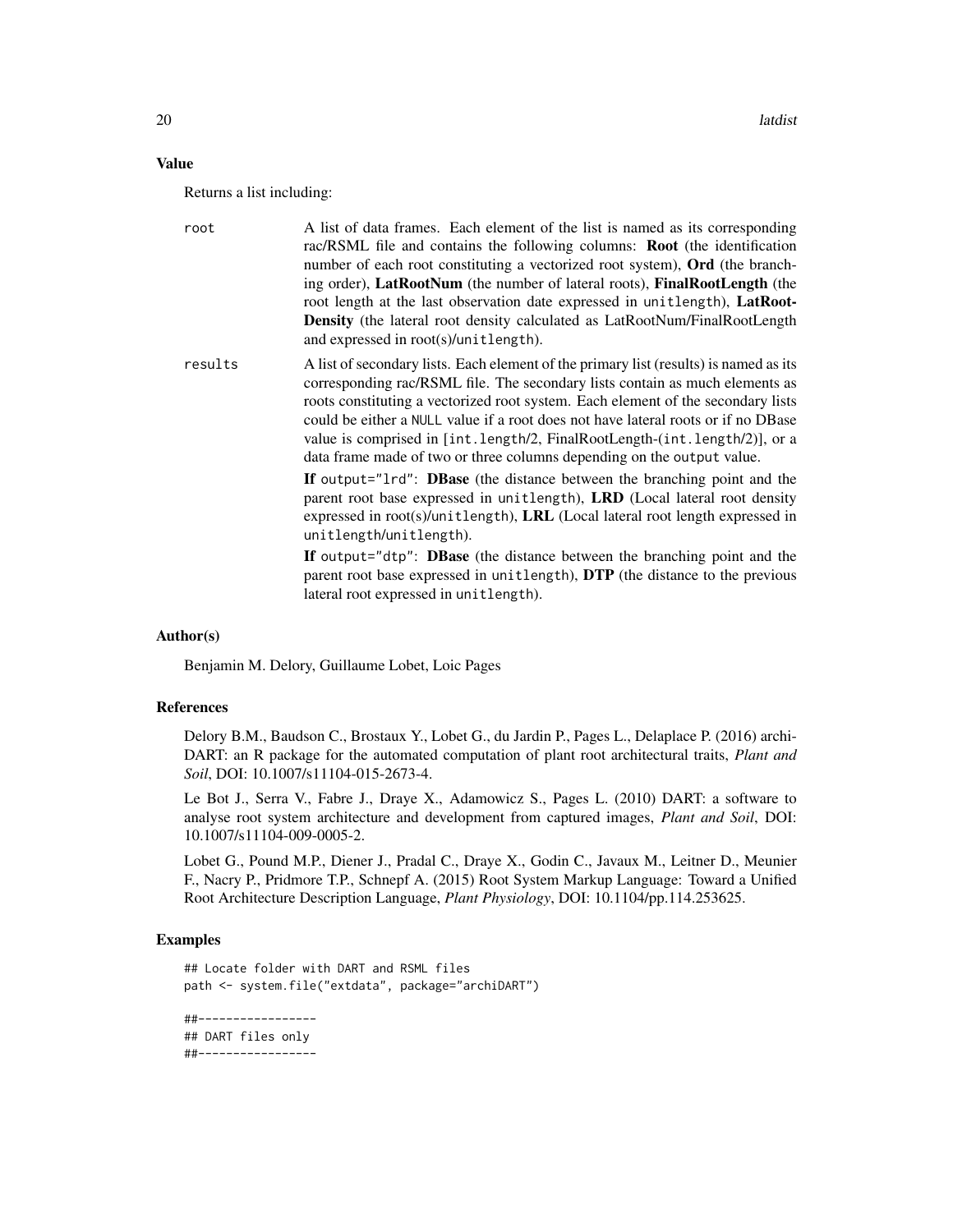#### latdist 21

```
## Plotting the results for the primary root
## output="lrd", interpol=NULL, int.length=5
res3a <- latdist(inputrac=path, output="lrd", res=75, unitlength="cm",
int.length=5)
plot(res3a$results$ch7[[1]]$DBase, res3a$results$ch7[[1]]$LRD, pch=16,
xlab="DBase (cm)",ylab="Lateral root density (roots/cm)", main="LRD-interpol=NULL-int.length=5",
las=1, bty="1", xaxp=c(0, 90, 9))plot(res3a$results$ch7[[1]]$DBase, res3a$results$ch7[[1]]$LRL, pch=16,
xlab="DBase (cm)",ylab="Lateral root length (cm/cm)", main="LRL-interpol=NULL-int.length=5",
las=1, bty="l", xaxp=c(0,90,9))
## output="lrd", interpol=1000, int.length=5
res3b <- latdist(inputrac=path, output="lrd", res=75, unitlength="cm",
int.length=5, interpol=1000)
plot(res3b$results$ch7[[1]]$DBase, res3b$results$ch7[[1]]$LRD, pch=16,
xlab="DBase (cm)", ylab="Lateral root density (roots/cm)", main="LRD-interpol=1000-int.length=5",
las=1, bty="l", xaxp=c(0,90,9))
plot(res3b$results$ch7[[1]]$DBase, res3b$results$ch7[[1]]$LRL, pch=16,
xlab="DBase (cm)", ylab="Lateral root length (cm/cm)", main="LRL-interpol=1000-int.length=5",
las=1, bty="l", xaxp=c(0,90,9))
## output="dtp"
res3c <- latdist(inputrac=path, output="dtp", res=75, unitlength="cm")
plot(res3c$results$ch7[[1]]$DBase, res3c$results$ch7[[1]]$DTP, pch=16,
xlab="DBase (cm)", ylab="Distance to the previous root (cm)", main="DTP", las=1, bty="l",
xaxp=c(0,90,9))
##-----------------
## RSML files only
##-----------------
## output="lrd", interpol=200, int.length=1
res3d <- latdist(inputrsml=path, unitlength="cm", output="lrd", int.length=1, interpol=200,
rsml.connect=TRUE)
##output="dtp"
res3e <- latdist(inputrsml=path, output="dtp", unitlength="cm")
##---------------------
## DART and RSML files
##---------------------
## output="lrd", interpol=200, int.length=2
res3f <- latdist(inputrac=path, inputrsml=path, output="lrd", res=75, unitlength="cm",
int.length=2, interpol=200, rsml.connect=TRUE)
## output="dtp"
```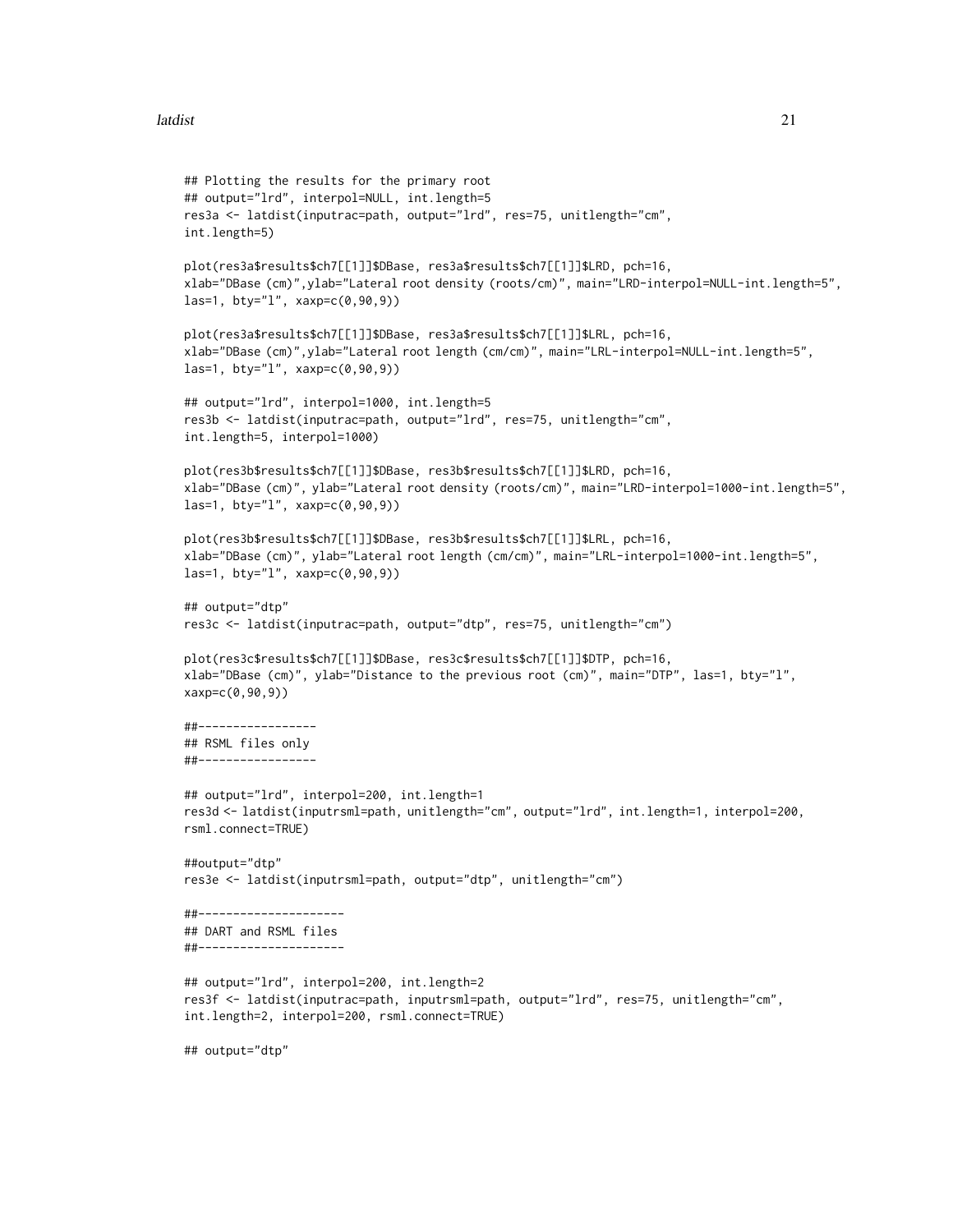<span id="page-21-0"></span>res3g <- latdist(inputrac=path, inputrsml=path, output="dtp", res=75, unitlength="cm")

<span id="page-21-1"></span>perhomology *Topological Analysis using Persistent Homology*

#### **Description**

Computing the birth and death of homology group components (path-connected components) using root system architecture data encoded with the Root System Markup Language (RSML) or exported by Data Analysis of Root Tracings (DART). More information can be found in Le Bot et al (2010), Lobet et al (2015), Li et al (2017), and Delory et al (2018).

#### Usage

perhomology(x, show.progress=FALSE)

#### Arguments

| A rsmlToTable or dartToTable object. Mandatory.                                                              |
|--------------------------------------------------------------------------------------------------------------|
| show progress A logical value. Should a progress bar be shown in the R console? Yes is TRUE,<br>No is FALSE. |

#### Details

In mathematics, homology refers to homology groups. Because roots are path-connected components, only zero order homology (H0) branches are considered here.

The persistence of each H0 branch is computed using a geodesic distance function. More information can be found in Li et al (2017).

show.progress=TRUE can only be used if more than one root system is stored in x.

#### Value

Returns a list of matrices. The list is a perhomology object. Each matrix of the list is a barcode object. Each element of the list is named as its corresponding RSML/DART file. Each matrix is associated with one root system only and possesses the following columns:

dimension: the homology group (0 for path-connected components).

birth: the birth of an H0 branch along the distance function.

death: the death of an H0 branch along the distance function.

#### Author(s)

Benjamin M. Delory, Guillaume Lobet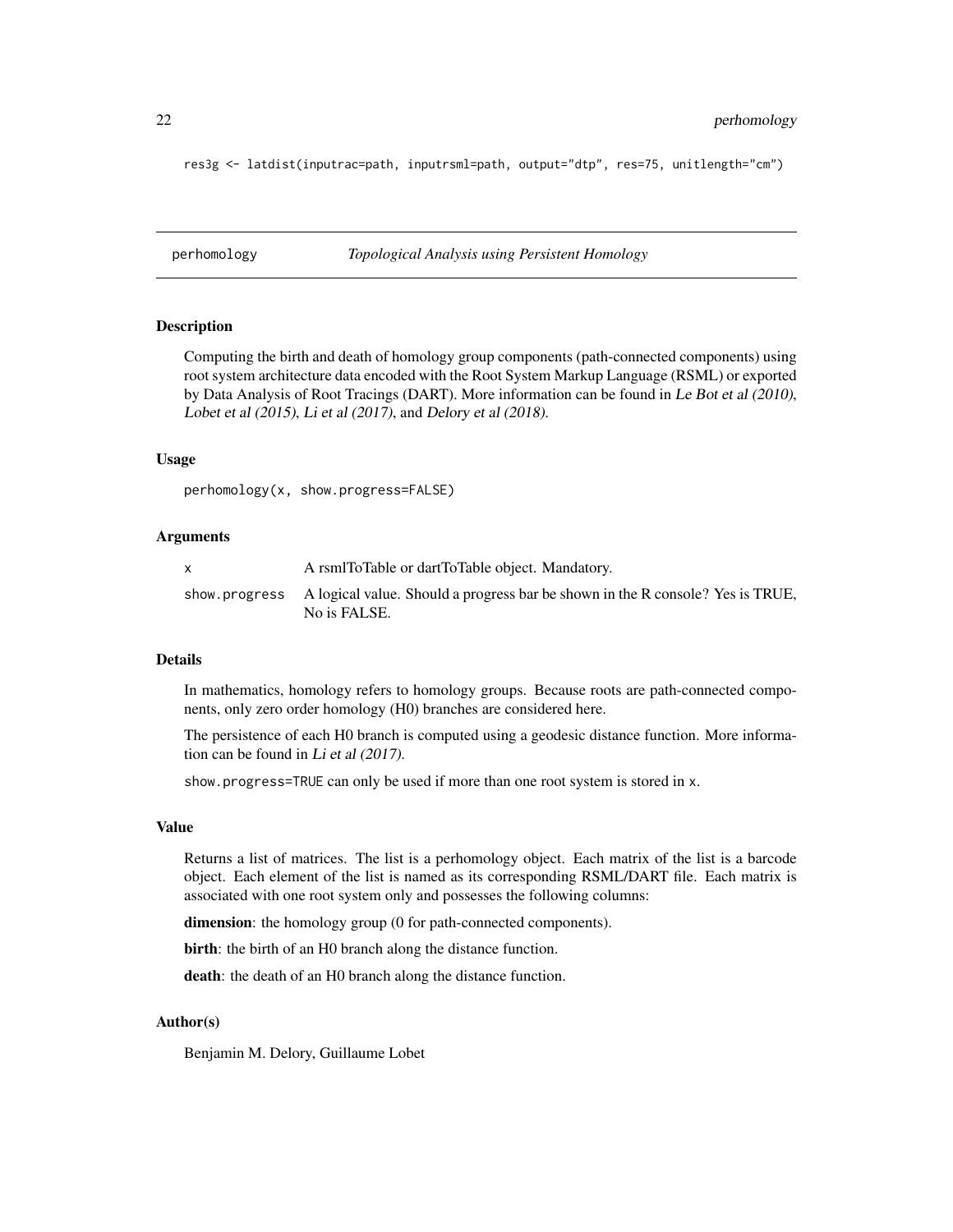#### <span id="page-22-0"></span>plot.barcode 23

#### References

Delory B.M., Li M., Topp C.N., Lobet G. (2018). archiDART v3.0: a new data analysis pipeline allowing the topological analysis of plant root systems, *F1000Research*, 7:22, DOI: doi: [10.12688/](https://doi.org/10.12688/f1000research.13541.1) [f1000research.13541.1](https://doi.org/10.12688/f1000research.13541.1)

Le Bot J., Serra V., Fabre J., Draye X., Adamowicz S., Pages L. (2010) DART: a software to analyse root system architecture and development from captured images, *Plant and Soil*, DOI: 10.1007/s11104-009-0005-2.

Li M., Duncan K., Topp C.N., Chitwood D.H. (2017) Persistent homology and the branching topologies of plants, *American Journal of Botany*, DOI: 10.3732/ajb.1700046.

Lobet G., Pound M.P., Diener J., Pradal C., Draye X., Godin C., Javaux M., Leitner D., Meunier F., Nacry P., Pridmore T.P., Schnepf A. (2015) Root System Markup Language: Toward a Unified Root Architecture Description Language, *Plant Physiology*, DOI: 10.1104/pp.114.253625.

#### See Also

[dartToTable](#page-15-1), [rsmlToTable](#page-26-1), [plot.barcode](#page-22-1).

#### Examples

```
## Locate folder with RSML file
path <- system.file("extdata", package="archiDART")
table<-rsmlToTable(inputrsml=path, unitlength="cm", rsml.date="age")
#Persistent homology
```

```
ph1<-perhomology(table)
plot(ph1$'monocot-archisimple_1', las=1, xlab="Geodesic distance (cm)")
```
<span id="page-22-1"></span>

plot.barcode *Plot the Persistence Barcode*

#### Description

Plot the persistence barcode of the topology of a root system. More information can be found in Li et al (2017) and Delory et al (2018).

#### Usage

```
## S3 method for class 'barcode'
plot(x, y = NULL, type = "p", xlim = NULL, ylim = NULL,log = "", main = NULL, sub = NULL, xlab = NULL, ylab = NULL,
       ann = par("ann"), axes = TRUE, frame.plot = axes,
       panel.first = NULL, panel.last = NULL, asp = NA,
       xgap.axis = NA, ygap.axis = NA, ...)
```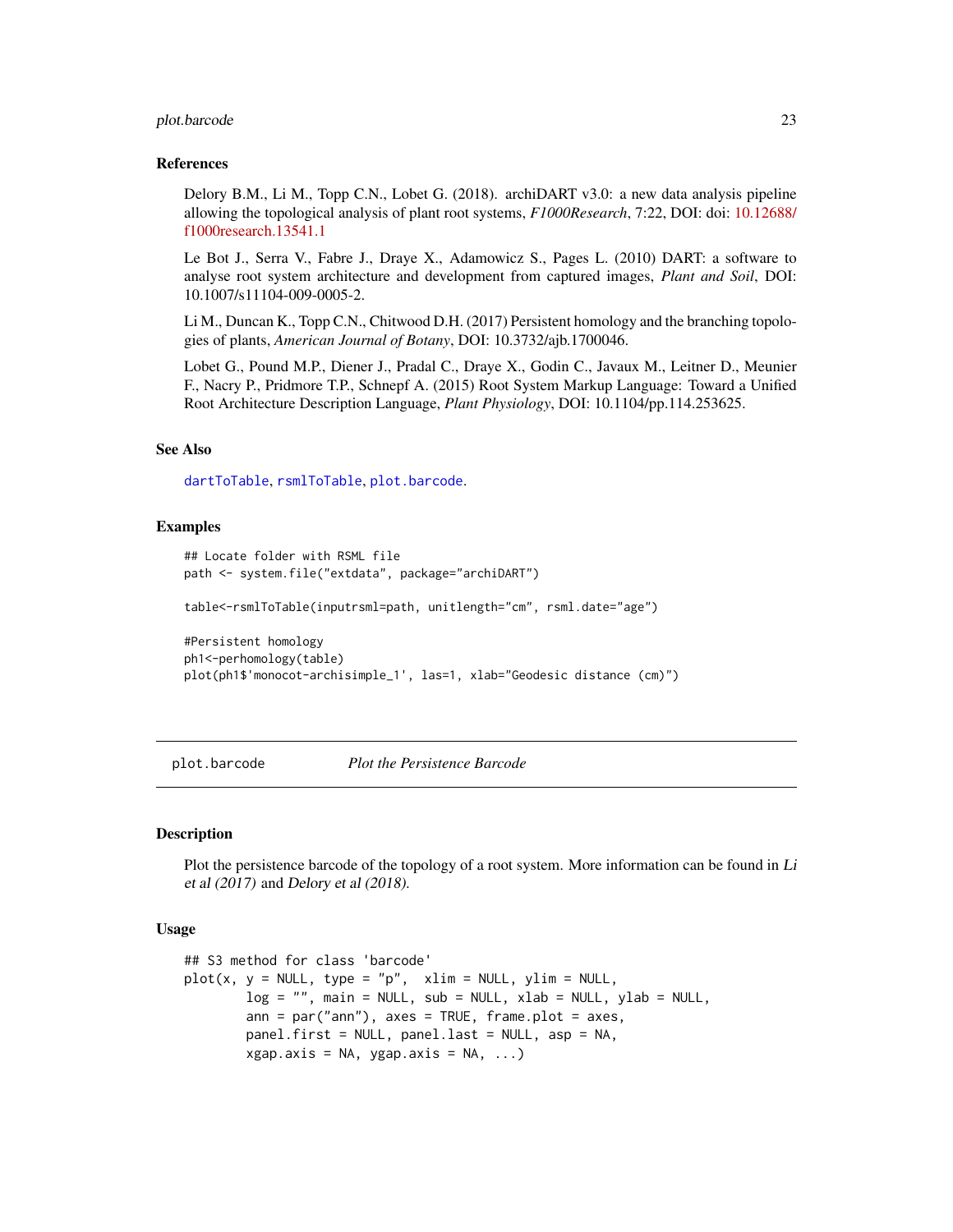#### <span id="page-23-0"></span>Arguments

| X           | A barcode object. Mandatory.                      |
|-------------|---------------------------------------------------|
| у           | See plot.default                                  |
| type        | See plot.default                                  |
| xlim        | See plot.default                                  |
| ylim        | See plot.default                                  |
| log         | See plot.default                                  |
| main        | See plot.default                                  |
| sub         | See plot.default                                  |
| xlab        | A character string giving a label for the X axis. |
| ylab        | A character string giving a label for the Y axis. |
| ann         | See plot.default                                  |
| axes        | See plot.default                                  |
| frame.plot  | See plot.default                                  |
| panel.first | See plot.default                                  |
| panel.last  | See plot.default                                  |
| asp         | See plot.default                                  |
| xgap.axis   | See plot.default                                  |
| ygap.axis   | See plot.default                                  |
| .           | Additional graphical parameters.                  |

#### Value

Returns a plot.

#### Author(s)

Benjamin M. Delory, Guillaume Lobet

#### References

Delory B.M., Li M., Topp C.N., Lobet G. (2018). archiDART v3.0: a new data analysis pipeline allowing the topological analysis of plant root systems, *F1000Research*, 7:22, DOI: doi: [10.12688/](https://doi.org/10.12688/f1000research.13541.1) [f1000research.13541.1](https://doi.org/10.12688/f1000research.13541.1)

Li M., Duncan K., Topp C.N., Chitwood D.H. (2017) Persistent homology and the branching topologies of plants, *American Journal of Botany*, DOI: 10.3732/ajb.1700046.

#### See Also

[perhomology](#page-21-1), [par](#page-0-0).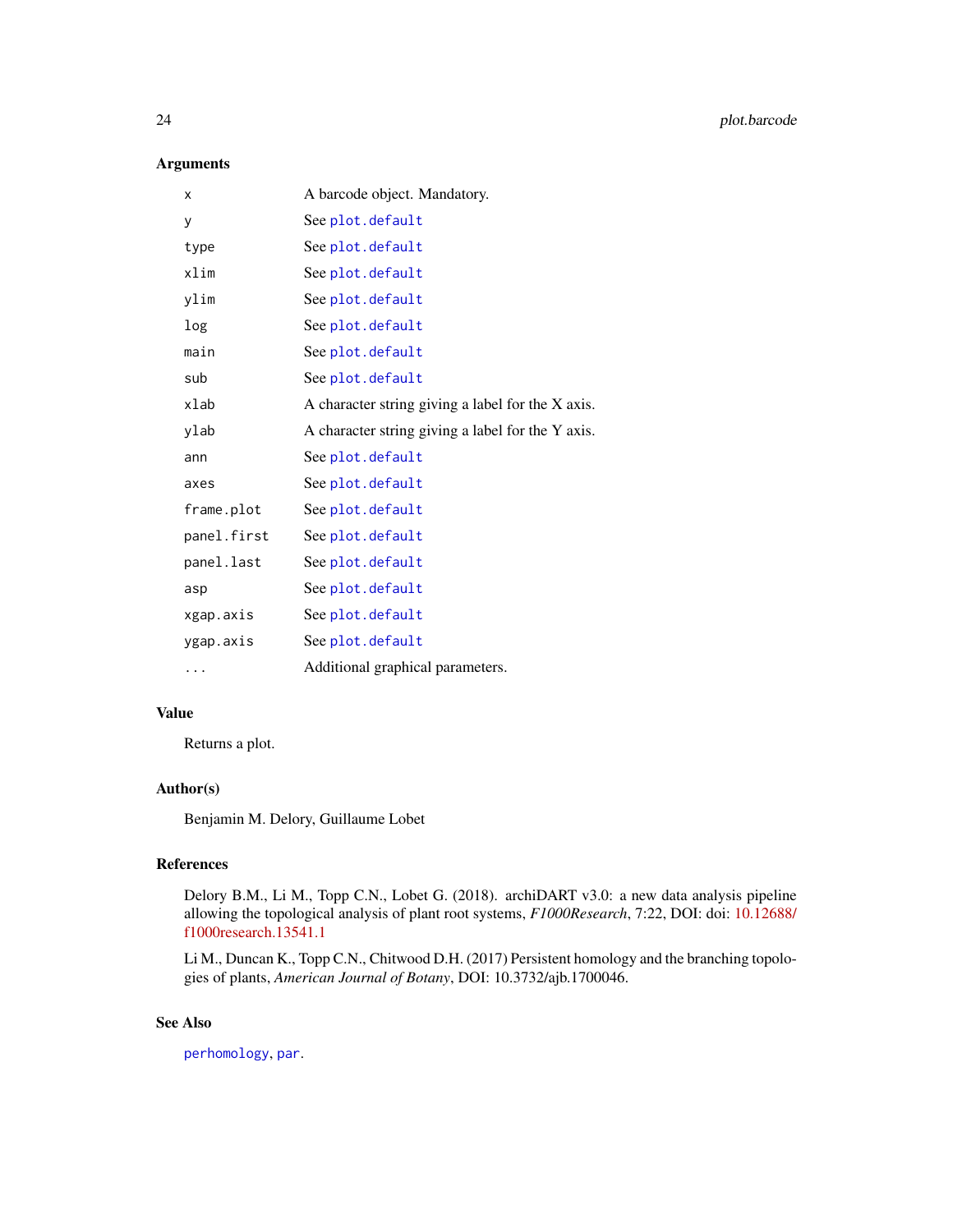<span id="page-24-0"></span>root 25

#### Examples

```
## Locate folder with RSML file
path <- system.file("extdata", package="archiDART")
table<-rsmlToTable(inputrsml=path, unitlength="cm", rsml.date="age")
#Persistent homology
ph<-perhomology(table)
#Plot the barcode
plot(ph$'monocot-archisimple_1', las=1, xlab="Geodesic distance (cm)")
```
root *Computing Attributes for Each Root*

#### Description

Computing attributes for each individual root using root system architecture data encoded with the Root System Markup Language (RSML) or exported by Data Analysis of Root Tracings (DART). More information can be found in Le Bot et al (2010), Lobet et al (2015), and Delory et al (2018).

#### Usage

```
root(x, unitangle="d", vertical3d="y", last=TRUE, show.progress=FALSE)
```
#### Arguments

| A rsmlToTable or dartToTable object. Mandatory.                                                                                                                                                             |  |
|-------------------------------------------------------------------------------------------------------------------------------------------------------------------------------------------------------------|--|
| A character string specifying the unit that must be used to express the calculated<br>angles. The value acceptable for this argument could be either "d" for degrees<br>(default value) or "r" for radians. |  |
| The vertical axis for 3D RSA data $(x, y, or z)$ .                                                                                                                                                          |  |
| Should the calculations be performed for the last observation date only? Yes is<br>TRUE, No is FALSE.                                                                                                       |  |
| A logical value. Should a progress bar be shown in the R console? Yes is TRUE,<br>No is FALSE.                                                                                                              |  |
|                                                                                                                                                                                                             |  |

#### Details

If a rsmlToTable object was created with rsml.connect=FALSE, DBase values are approximated by the distance between the parent root base and the point located on the mother root that is closest to the point starting a lateral root.

show.progress=TRUE can only be used if more than one root system is stored in x.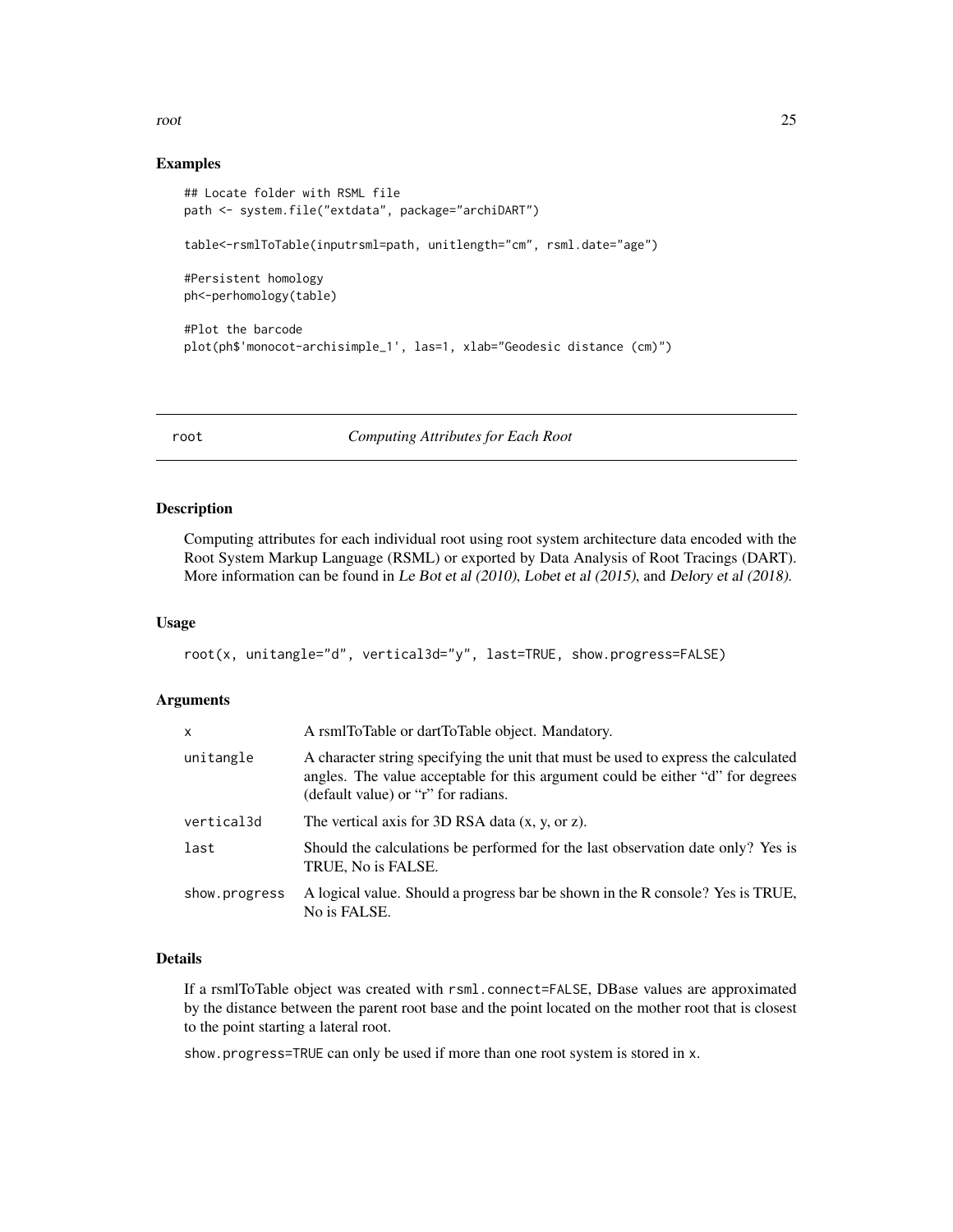#### <span id="page-25-0"></span>Value

Returns a data frame. Each line of the data frame gives the attributes of one root. The data frame includes the following columns:

file: the name of each DART or RSML file.

plant: the plant identification number. Only if x is a rsmlToTable object.

root: the root identification number.

order: the root branching order.

parentroot: the identification number of the parent root.

time: the root system age.

DBase: the distance between the branching point to the parent root base.

length: the root length.

mean.diameter: the mean root diameter. Only if x is a rsmlToTable object.

sd.diameter: the standard deviation of the root diameter. Only if  $x$  is a rsmlToTable object.

nlat: the number of lateral roots.

branching.angle: the branching angle expressed in unitangle.

tortuosity: the ratio of the final root length to the Euclidean distance between the branching point and the apex of the root.

growth: the growth rate.

surface: the total root surface area. Only if x is a rsmlToTable object.

volume: the total root volume. Only if x is a rsmlToTable object.

lauz: the length of the unbranched apical zone (see Pages et al (2010)).

#### Author(s)

Benjamin M. Delory, Guillaume Lobet

#### References

Delory B.M., Li M., Topp C.N., Lobet G. (2018). archiDART v3.0: a new data analysis pipeline allowing the topological analysis of plant root systems, *F1000Research*, 7:22, DOI: doi: [10.12688/](https://doi.org/10.12688/f1000research.13541.1) [f1000research.13541.1](https://doi.org/10.12688/f1000research.13541.1)

Le Bot J., Serra V., Fabre J., Draye X., Adamowicz S., Pages L. (2010) DART: a software to analyse root system architecture and development from captured images, *Plant and Soil*, DOI: 10.1007/s11104-009-0005-2.

Lobet G., Pound M.P., Diener J., Pradal C., Draye X., Godin C., Javaux M., Leitner D., Meunier F., Nacry P., Pridmore T.P., Schnepf A. (2015) Root System Markup Language: Toward a Unified Root Architecture Description Language, *Plant Physiology*, DOI: 10.1104/pp.114.253625.

Pages L., Serra V., Draye X., Doussan C., Pierret A. (2010) Estimating root elongation rates from morphological measurements of the root tip, *Plant and Soil*, DOI: 10.1007/s11104-009-0079-x.

#### See Also

[dartToTable](#page-15-1), [rsmlToTable](#page-26-1).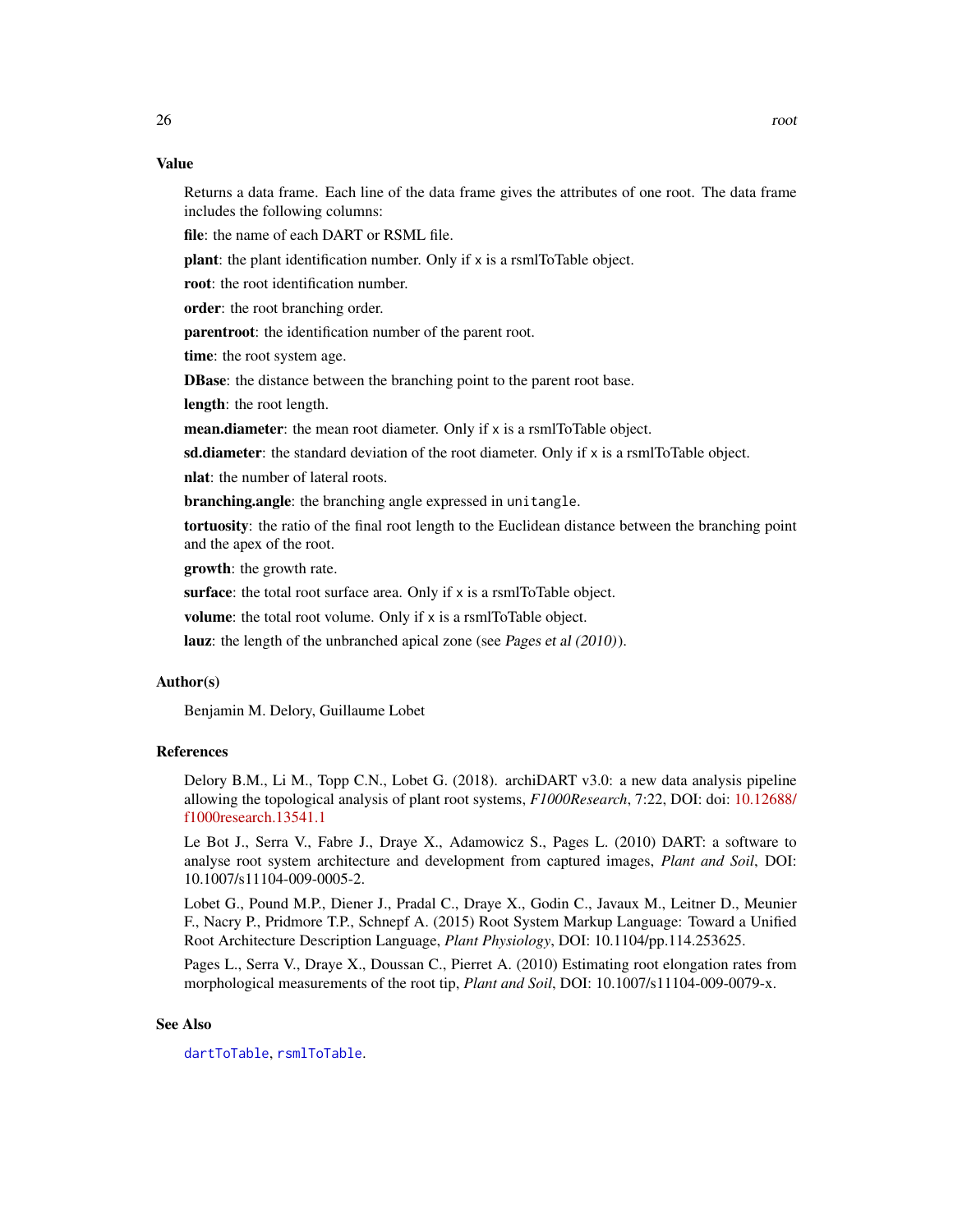#### <span id="page-26-0"></span>rsmlToTable 27

#### Examples

```
## Locate folder with RSML file
path <- system.file("extdata", package="archiDART")
table<-rsmlToTable(inputrsml=path, unitlength="cm", rsml.date="age")
#Compute attributes for all observation dates
roots<-root(table, last=FALSE)
```
<span id="page-26-1"></span>rsmlToTable *Import RSML Files Into a Single Data Frame*

#### Description

Import RSML files located in a folder into a single data frame. More information about RSML files can be found in Lobet et al (2015) and Delory et al (2018).

#### Usage

```
rsmlToTable(inputrsml, unitlength="px", rsml.date=NULL, rsml.connect=TRUE,
           vertical3d="y", unitangle="d", fitter=FALSE, show.progress=FALSE)
```
#### Arguments

| inputrsml     | A character string specifying the path to the folder containing the RSML files.<br>Mandatory.                                                                                                                                                                                                                                                                            |  |
|---------------|--------------------------------------------------------------------------------------------------------------------------------------------------------------------------------------------------------------------------------------------------------------------------------------------------------------------------------------------------------------------------|--|
| unitlength    | A character string specifying the unit of length that must be used in the final<br>data frame. The value acceptable for this argument could be either "px" for<br>pixels, "cm" for centimetres or "mm" for millimetres. The function will use the<br>metadata inside each RSML file (unit and resolution) to make the conversion.                                        |  |
| rsml.date     | A numeric value specifying the root system age (the unit of time is defined by the<br>user). If rsml.date=NULL (default), a default value of 1 is used by the function.<br>If the root system age is stored as a continuous function along the root segments,<br>a vector of character strings specifying the names/labels of the function can be<br>used (see details). |  |
| rsml.connect  | A logical value. Mandatory. If TRUE (default), the lateral roots are connected to<br>their parent root (see details). If FALSE, no connection is made between daughter<br>and mother roots.                                                                                                                                                                              |  |
| vertical3d    | The vertical axis for 3D RSA data $(x, y, or z)$ .                                                                                                                                                                                                                                                                                                                       |  |
| unitangle     | A character string specifying the unit that must be used to express the calculated<br>angles. The value acceptable for this argument could be either "d" for degrees<br>(default value) or "r" for radians.                                                                                                                                                              |  |
| fitter        | A logical value. Should the Fitter topological indices be computed? Yes is<br>TRUE, No is FALSE. See details.                                                                                                                                                                                                                                                            |  |
| show.progress | A logical value. Should a progress bar be shown in the R console? Yes is TRUE,<br>No is FALSE.                                                                                                                                                                                                                                                                           |  |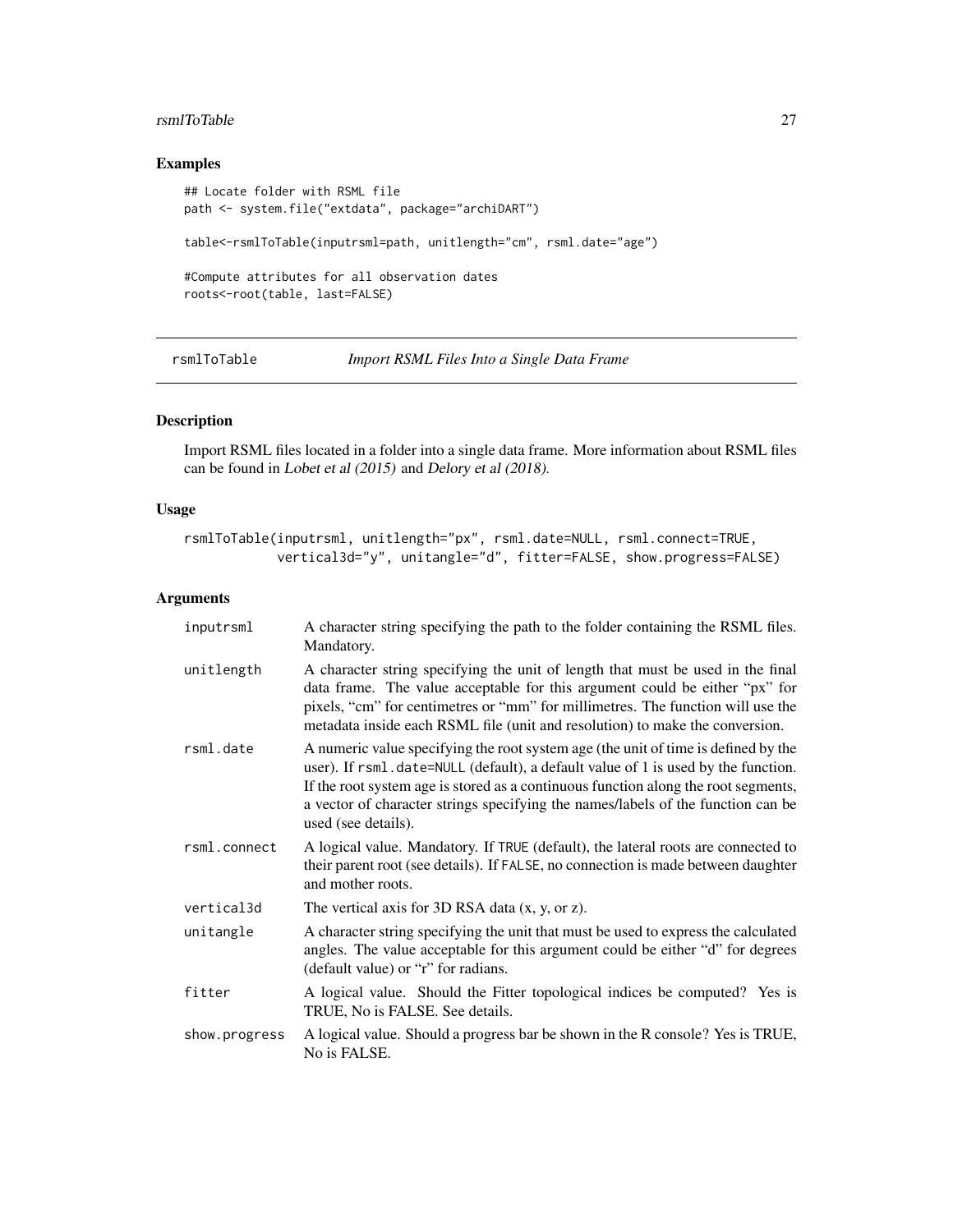#### Details

To run rsmlToTable efficiently, RSML (.rsml) files must have been saved with their appropriate extension.

The argument rsml.date is used to create a tps file for each root system located in inputrsml. If the root system age is stored as a continuous function along the root segments, the rsml.date argument can be a vector of character strings specifying the names/labels of the function. For instance, the root system age at the first apparition of each node is stored as a continuous function called "age" in RSML files containing RSA data simulated with the ArchiSimple model (Pages et al (2013)). The "age" function attaches the root system age along the root segments, so that each node is associated with one age value. An RSML library containing 3D RSA data simulated with ArchiSimple is available here: doi: [10.5281/zenodo.208214.](https://doi.org/10.5281/zenodo.208214)

The rsml.connect argument can be used to connect the lateral roots to their corresponding mother root. If rsml.connect=TRUE, each point starting a lateral root is connected to the nearest point located on its mother root. DBase is approximated by the distance between the parent root base and the point located on the mother root that is closest to the point starting a lateral root. Using RSML files, only RSA data associated with roots possessing a branching order lower or equal to 7 are used for the computation of RSA traits.

show.progress=TRUE can only be used if more than one RSML file is stored in inputrsml.

If fitter=TRUE, topological indices described in Fitter (1986, 1987) will be calculated. Here, we define each topological index as in Fitter (1986, 1987). We recommend the reading of these papers for more information.

The magnitude of a link is equal to the number of external links that feed into that link.

The path length of a link is equal to the number of links between a given link and the root system base.

#### Value

Returns a rsmlToTable object. Each line of the data frame gives the attributes of one segment. The data frame includes the following columns:

file: the name of each RSML file located in inputrsml.

plant: the plant identification number.

root: the root identification number.

order: the root branching order.

parentroot: the identification number of the parent root.

time: the date of apparition.

bran: the branching state ('true' denotes a branching link while 'false' denotes a continuing link).

apic: the apical state ('true' denotes a segment ending a root).

x1: the X coordinate of the node starting the segment (expressed in unitlength).

y1: the Y coordinate of the node starting the segment (expressed in unitlength).

z1: the Z coordinate of the node starting the segment (expressed in unitlength).

x2: the X coordinate of the node ending the segment (expressed in unitlength).

y2: the Y coordinate of the node ending the segment (expressed in unitlength).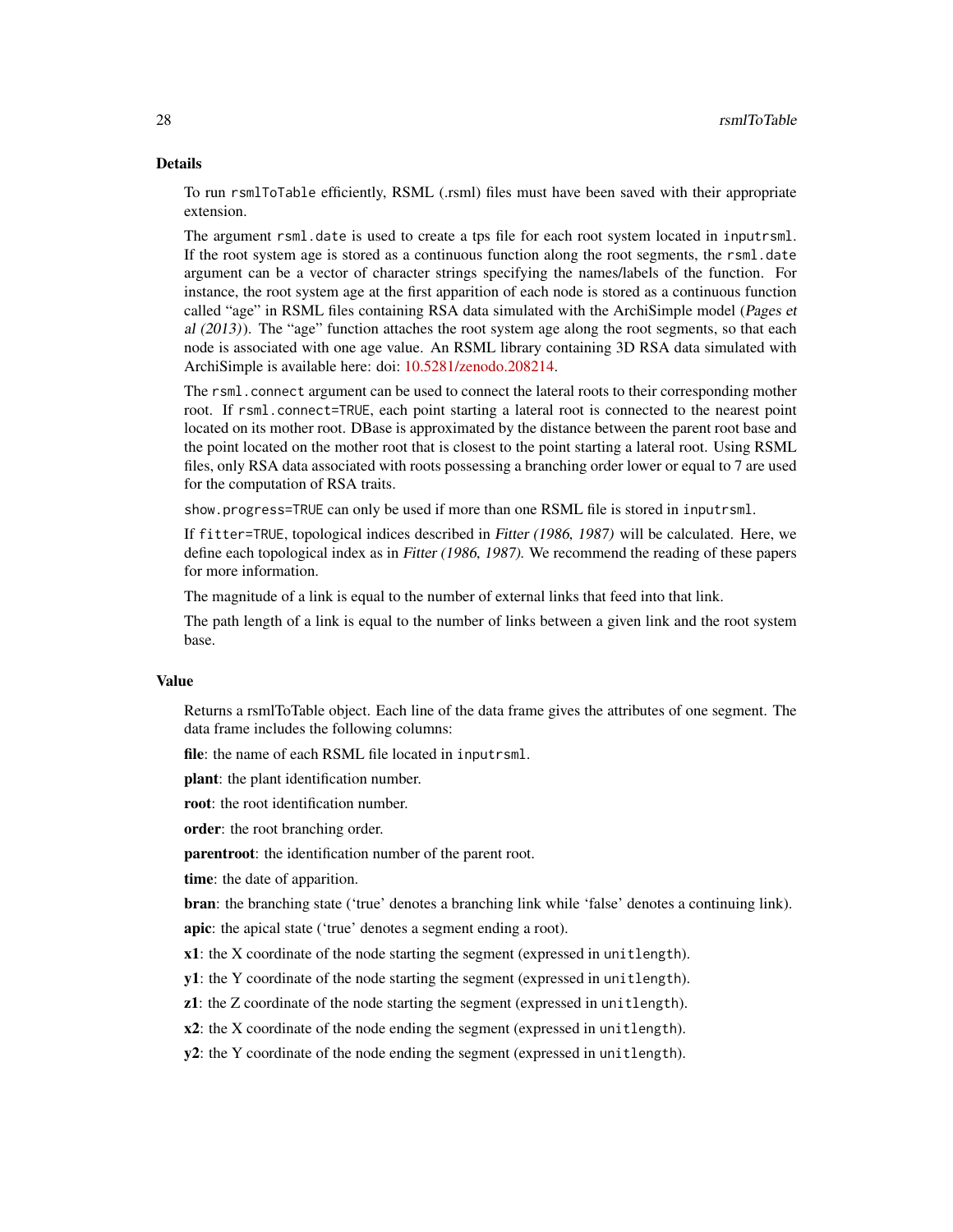z2: the Z coordinate of the node ending the segment (expressed in unitlength).

diameter1: the root diameter at the node starting the segment (expressed in unitlength).

diameter2: the root diameter at the node ending the segment (expressed in unitlength).

length: the length of the segment (expressed in unitlength).

blength: the cumulative length measured along each root (expressed in unitlength).

surface: the surface area of the root segment (expressed in unitlength<sup>^2</sup>).

volume: the volume of the root segment (expressed in unitlength<sup>3</sup>).

orientation: the angle between each segment and a vertical direction vector (expressed in unitangle).

growth: the growth rate value of each segment (expressed in unitlength).

geodesic: the geodesic distance measured along the roots (expressed in unitlength).

magnitude: the magnitude of the segment. See details for more information. Computed only if fitter=TRUE.

pathlength: the path length of the segment. See details for more information. Computed only if fitter=TRUE.

#### Author(s)

Benjamin M. Delory, Guillaume Lobet

#### References

Delory B.M., Baudson C., Brostaux Y., Lobet G., du Jardin P., Pages L., Delaplace P. (2016) archi-DART: an R package for the automated computation of plant root architectural traits, *Plant and Soil*, DOI: 10.1007/s11104-015-2673-4.

Delory B.M., Li M., Topp C.N., Lobet G. (2018). archiDART v3.0: a new data analysis pipeline allowing the topological analysis of plant root systems, *F1000Research*, 7:22, DOI: doi: [10.12688/](https://doi.org/10.12688/f1000research.13541.1) [f1000research.13541.1](https://doi.org/10.12688/f1000research.13541.1)

Fitter A.H. (1986) The topology and geometry of plant root systems: influence of watering rate on root system topology in *Trifolium pratense*, *Annals of Botany*, 58, 91-101.

Fitter A.H. (1987) An architectural approach to the comparative ecology of plant root systems, *New Phytologist*, 106, 61-77.

Lobet G., Pound M.P., Diener J., Pradal C., Draye X., Godin C., Javaux M., Leitner D., Meunier F., Nacry P., Pridmore T.P., Schnepf A. (2015) Root System Markup Language: Toward a Unified Root Architecture Description Language, *Plant Physiology*, DOI: 10.1104/pp.114.253625.

Pages L., Becel C., Boukcim H., Moreau D., Nguyen C., Voisin, A-S. (2013) Calibration and evaluation of ArchiSimple, a simple model of root system architecture, *Ecological Modelling*, DOI: 10.1016/j.ecolmodel.2013.11.014.

#### Examples

```
## Locate folder with RSML file
path <- system.file("extdata", package="archiDART")
```
table<-rsmlToTable(inputrsml=path, unitlength="cm", rsml.date="age")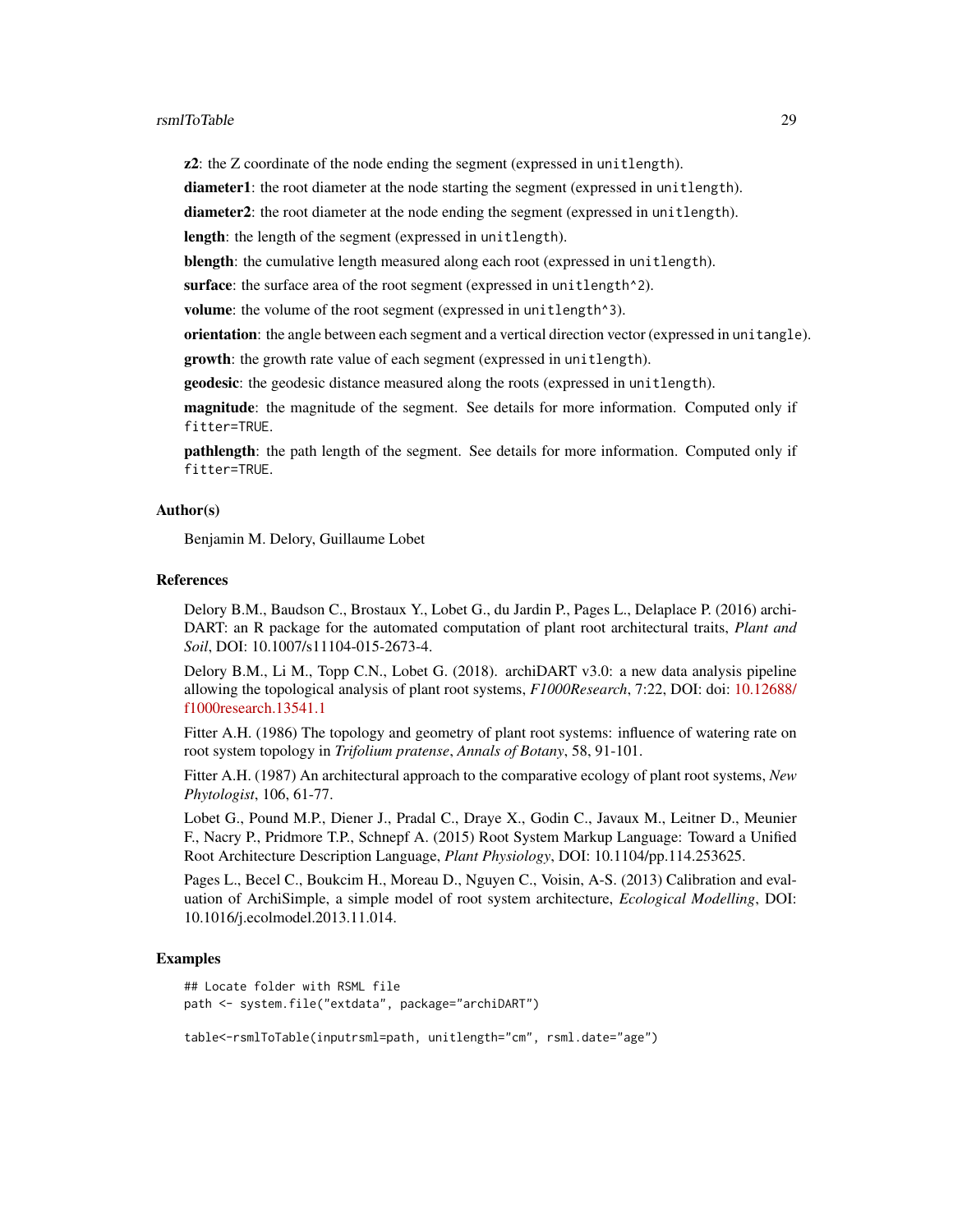<span id="page-29-0"></span>

#### Description

Calculation of root system architecture (RSA) parameters describing the directions and the trajectories of the root system growth using Data Analysis of Root Tracings (DART) output files and RSA data encoded with the Root System Markup Language (RSML). This function allows the calculation of the branching angle of each daughter root on its corresponding mother root, statistical parameters describing the curvature of each root constituting a vectorized root system, and the root tip angles relative to a vertical direction vector at each observation date. More information can be found in Delory et al (2016), Le Bot et al (2010), and Lobet et al (2015).

#### Usage

trajectory(inputrac=NULL, inputlie=NULL, inputtps=NULL, inputrsml=NULL, res=NULL, unitlength="px", unitangle="d", rotation=0, l.brangle, l.curv, l.tipangle, rsml.date=NULL, vertical3d="y", plot=NULL, twod=NULL, colangle=NULL, export.colors=FALSE, BRscale=NULL, main=NULL, xlim=NULL, ylim=NULL, zlim=NULL, xlab=NULL, ylab=NULL, zlab=NULL, ...)

#### Arguments

| inputrac   | A character string specifying the path to the folder containing the rac files cre-<br>ated by DART. This argument could be the same as inputlie/inputtps/inputrsml.                                                                                                                                                                                                                                                                                                                                                                                                                                                                                                   |
|------------|-----------------------------------------------------------------------------------------------------------------------------------------------------------------------------------------------------------------------------------------------------------------------------------------------------------------------------------------------------------------------------------------------------------------------------------------------------------------------------------------------------------------------------------------------------------------------------------------------------------------------------------------------------------------------|
| inputlie   | A character string specifying the path to the folder containing the lie files created<br>by DART. This argument could be the same as inputrac/inputtps/inputrsml.                                                                                                                                                                                                                                                                                                                                                                                                                                                                                                     |
| inputtps   | A character string specifying the path to the folder containing the tps files cre-<br>ated by DART. This argument could be the same as inputrac/inputlie/inputrsml.                                                                                                                                                                                                                                                                                                                                                                                                                                                                                                   |
| inputrsml  | A character string specifying the path to the folder containing the RSML files.<br>This argument could be the same as inputrac/inputlie/inputtps.                                                                                                                                                                                                                                                                                                                                                                                                                                                                                                                     |
| res        | Mandatory for DART files only. If images were acquired with a flatbed scan-<br>ner: a numeric value specifying the resolution of the images used to vectorize<br>the root systems with DART (resolution is expressed in dots/inch). If images<br>were acquired with a digital camera: the ratio between the length of a refer-<br>ence object located on the image expressed in pixels and the actual length of the<br>same object expressed in inches. For DART files, this argument must be speci-<br>fied if unitlength="mm" or unitlength="cm". For RSML files, the resolution<br>is imported from the metadata and does not need to be specified as an argument. |
| unitlength | A character string specifying the unit of length that must be used to express the<br>results. The value acceptable for this argument could be either "px" for pixels,<br>"cm" for centimetres or "mm" for millimetres.                                                                                                                                                                                                                                                                                                                                                                                                                                                |
| unitangle  | A character string specifying the unit that must be used to express the calculated<br>angles. The value acceptable for this argument could be either "d" for degrees<br>(default value) or "r" for radians.                                                                                                                                                                                                                                                                                                                                                                                                                                                           |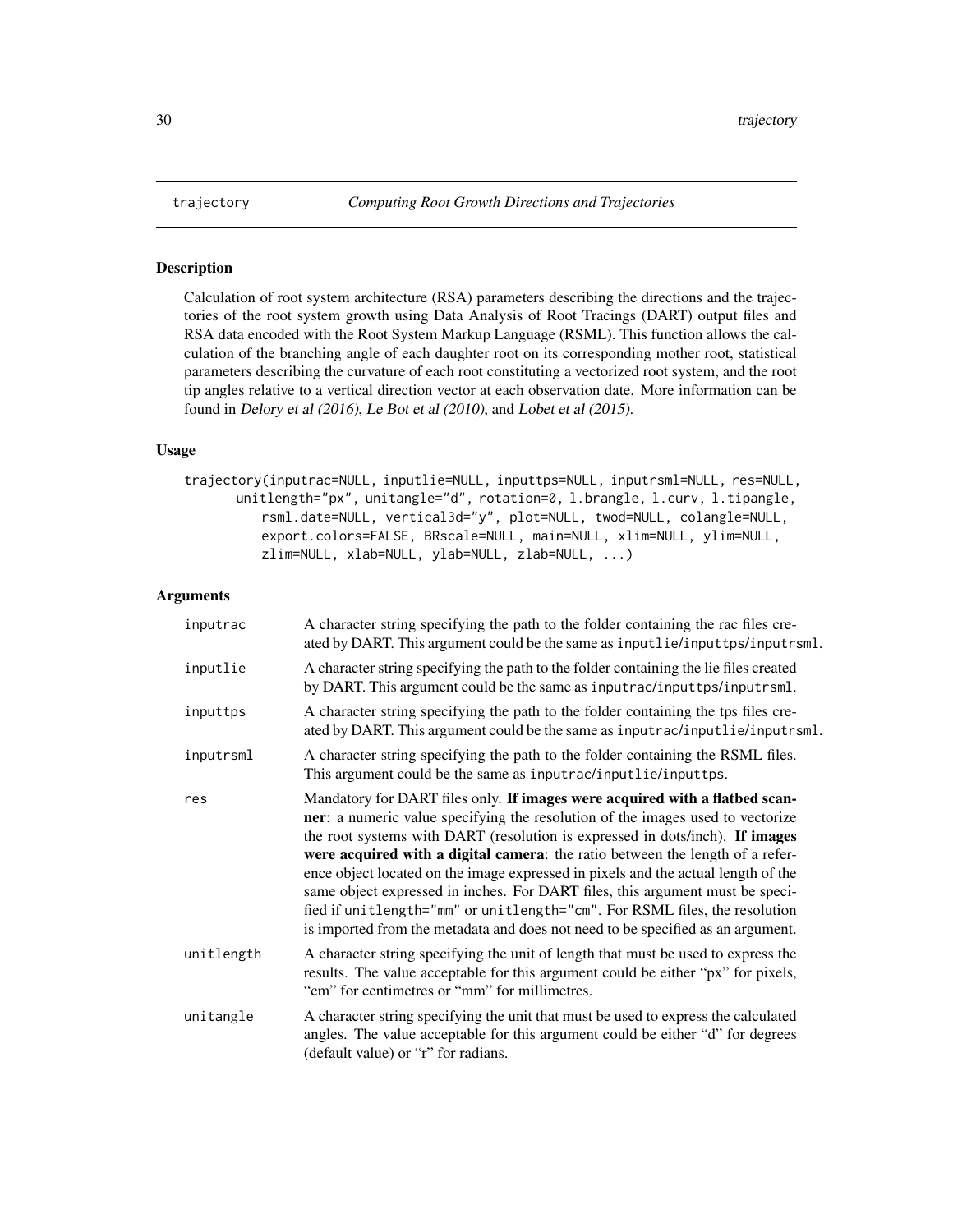| rotation      | A numeric value specifying the angle (expressed in unitangle) that must be<br>used to perform a clockwise rotation of 2D root systems (see details).                                                                                                                                                                                                                        |
|---------------|-----------------------------------------------------------------------------------------------------------------------------------------------------------------------------------------------------------------------------------------------------------------------------------------------------------------------------------------------------------------------------|
| 1.brangle     | A numeric value specifying the minimum root length used to calculate the branch-<br>ing angle of a daughter root on its corresponding mother root (see details).                                                                                                                                                                                                            |
| 1.curv        | A numeric value specifying the distance used to place equidistantly spaced inter-<br>polated points along each root before calculating the angles between the direc-<br>tion vectors of the successive links constituting a vectorized root (see details).                                                                                                                  |
| l.tipangle    | A numeric value specifying the distance between the root tip and an interpolated<br>point located along a root. Each interpolated point is used by the function to<br>calculate a direction vector following the root growth direction near the apex<br>prior to the calculation of the root tip angle relative to a vertical direction vector<br>at each observation date. |
| rsml.date     | Only used for RSML files. A numeric value specifying the root system age<br>(the unit of time is defined by the user). If rsml.date=NULL, a default value<br>of 1 is used by the function. If the root system age is stored as a continuous<br>function along the root segments, a character string specifying the name/label of<br>the function can be used (see details). |
| vertical3d    | The vertical axis for $3D$ RSA data $(x, y, or z)$ .                                                                                                                                                                                                                                                                                                                        |
| plot          | Either "branching" or "direction". If plot="branching", each root is plotted<br>with a color code depending on the value of its branching angle. If plot="direction",<br>each root is plotted with a color code depending on the value of its growth di-<br>rection angle.                                                                                                  |
| twod          | When RSML files contain 3D RSA data, should the root systems be plotted in<br>2D? This argument can be NULL (3D plots) or a character vector giving the<br>name of the axes to plot (can be c("x", "y"), c("x", "z"), or c("y", "z")).                                                                                                                                      |
| colangle      | A vector specifying the color(s) that must be used to plot the root system(s).<br>trajectory interpolates the color(s) contained in colangle between the mini-<br>mum and the maximum values of the computed standardized angle matrix (if<br>is.null(BRscale)=TRUE) or between min(BRscale) and max(BRscale) (if<br>is.null(BRscale)=FALSE).                               |
| export.colors | A logical value. Should the color values be exported?                                                                                                                                                                                                                                                                                                                       |
| BRscale       | A numeric vector (length=2) specifying the minimum and the maximum angle<br>values (expressed in unitangle) that must be used to plot each vectorized root<br>system.                                                                                                                                                                                                       |
| main          | A character string giving a main title for the plot. When is . null (main)=TRUE,<br>the default title for each plot is the name of the corresponding lie/RSML file.                                                                                                                                                                                                         |
| xlim          | A numeric vector (length=2) giving the $X$ limits of the plot using the same unit<br>as unitlength.                                                                                                                                                                                                                                                                         |
| ylim          | A numeric vector (length=2) giving the Y limits of the plot using the same unit<br>as unitlength.                                                                                                                                                                                                                                                                           |
| zlim          | A numeric vector (length=2) giving the $Z$ limits of the plot using the same unit<br>as unitlength.                                                                                                                                                                                                                                                                         |
| xlab          | A character string giving a label for the X axis. When $is. null(xlab)$ =TRUE,<br>the default label for the $X$ axis is $X$ (unitlength).                                                                                                                                                                                                                                   |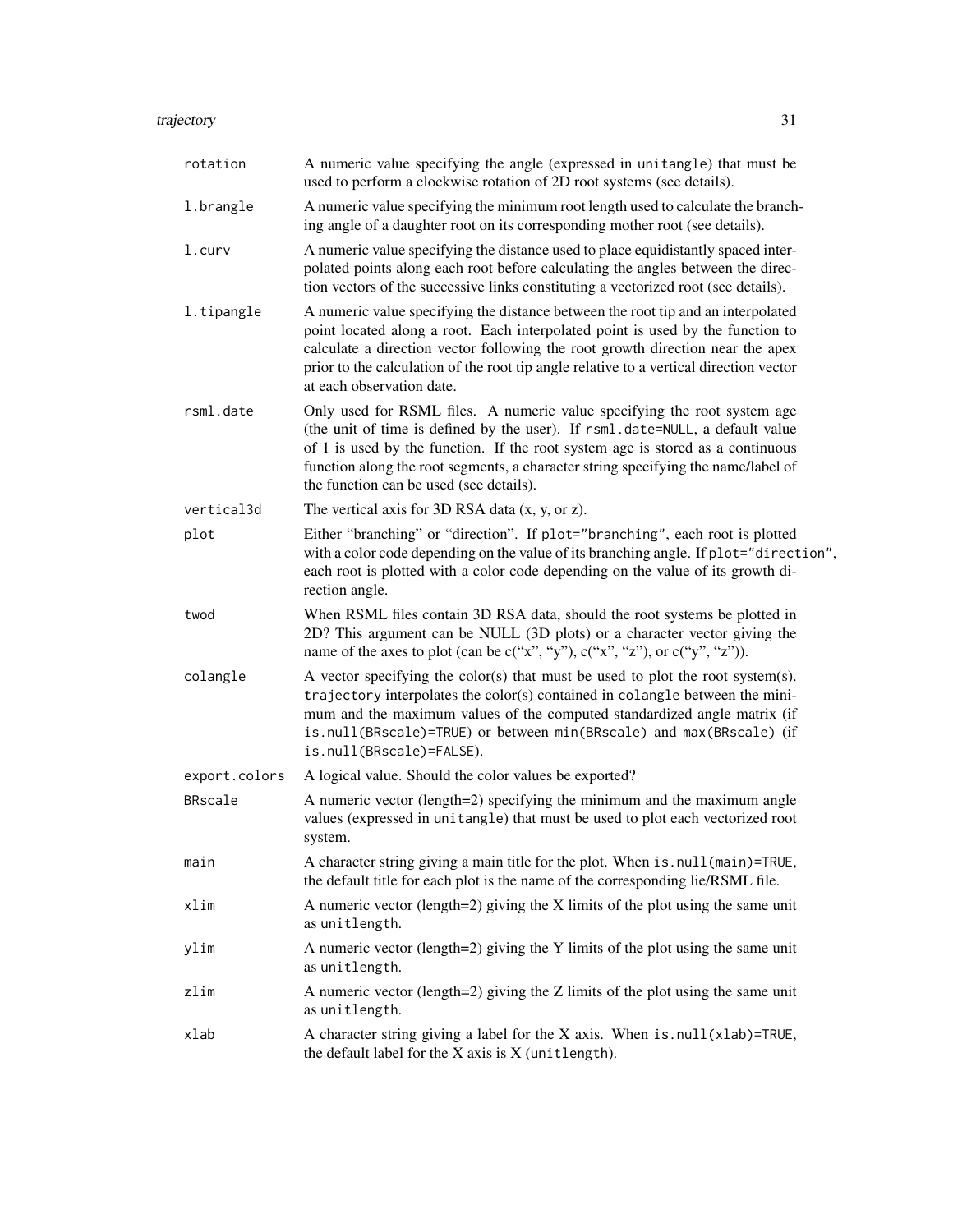| vlab     | A character string giving a label for the Y axis. When is . null(ylab)=TRUE,<br>the default label for the Y axis is Y (unitlength).       |
|----------|-------------------------------------------------------------------------------------------------------------------------------------------|
| zlab     | A character string giving a label for the Z axis. When is $null(zlab)$ =TRUE,<br>the default label for the $Z$ axis is $Z$ (unit length). |
| $\cdots$ | Additional graphical parameters (see details).                                                                                            |

#### Details

To run trajectory efficiently, DART (.rac, .lie or .tps) and RSML (.rsml) files must have been saved with their appropriate extension.

If inputtps contains a single tps file, it is used by trajectory for each lie/rac file located in inputlie/inputrac. The number of lie files in inputlie must be equal to the number of rac files in inputrac and corresponding rac and lie files must have the same name. If inputps contains more than one tps file, the number of tps files in inputtps must be equal to the number of rac/lie files in inputrac/inputlie and corresponding rac/lie and tps files must have the same name.

After reading the RSML files located in inputrsml, the data associated with each root system are converted into data frames possessing the same structure as the lie/rac files created by DART. The trajectory function then uses these data frames to compute RSA traits.

The argument rsml.date is used to create a tps file for each root system located in inputrsml. If the root system age is stored as a continuous function along the root segments, the rsml.date argument can be a character string specifying the name/label of the function. For instance, the root system age at the first apparition of each node is stored as a continuous function called "age" in RSML files containing RSA data simulated with the ArchiSimple model (Pages et al (2013)). The "age" function attaches the root system age along the root segments, so that each node is associated with one age value. An RSML library containing 3D RSA data simulated with ArchiSimple is available here: doi: [10.5281/zenodo.208214.](https://doi.org/10.5281/zenodo.208214)

The rsml.connect argument can be used to connect the lateral roots to their corresponding mother root. If rsml.connect=TRUE, each point starting a lateral root is connected to the nearest point located on its mother root. DBase is approximated by the distance between the parent root base and the point located on the mother root that is closest to the point starting a lateral root. Using RSML files, only RSA data associated with roots possessing a branching order lower or equal to 7 are used for the computation of RSA traits.

Due to technical limitations, it is sometimes easier to take a picture of a root system if it is rotated before image acquisition. In this case, the vectorized root system depicts a rotation compared with the natural plant root system. In order to make a correction, one can use rotation to specify an angle value expressed in unitangle to rotate the vectorized root system clockwise before plotting.

Hereafter, we will consider that the normal vector that is orthogonal to a direction vector (a,b) has the following coordinates: (b,-a). The direction of lateral root growth is only computed for 2D root systems. A daughter root is considered to grow at the left side of the mother root if the scalar product between a direction vector (=vector A) going from the branching point (X0) to the following point (Xd) on the daughter root and a vector (=vector B) normal to a direction vector (=vector C) going from the branching point  $(X0)$  to the following point on the mother root  $(Xm)$  is positive. If the scalar product between A and B is negative, the daughter root is considered to grow at the right side of the mother root. If the scalar product between A and B is equal to zero, the calculation of the scalar product between A and B will be performed again using a vector A going from the branching point (X0) to a point located on the daughter root at Xd<-Xd+1 until the calculated scalar product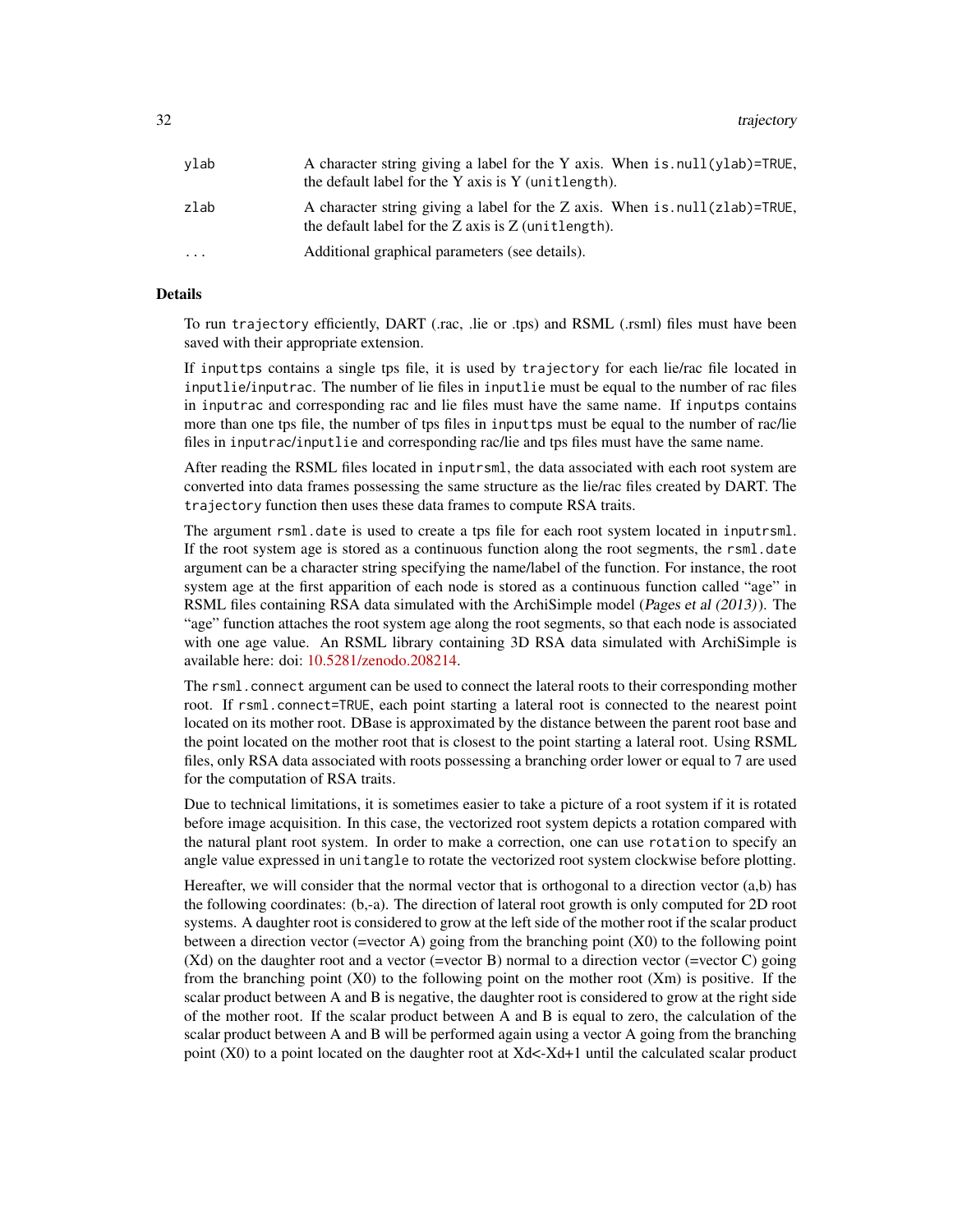#### trajectory 33

is different from zero. If A is always normal to B, a random lateral root growth orientation (either left or right) is defined. See table 2 and figure 1 of Delory et al (2016) for more information.

The branching angle of a daughter root on its mother root is approximated by the angle between two direction vectors going from the branching point to an interpolated point located at a distance l.brangle from the branching point on the mother or on the daughter root, respectively. The distance l.brangle between a branching point and an interpolated point is measured along the mother and the daughter roots. A first-order root having no mother root, the reported angle is the angle measured between a vertical direction vector and a second direction vector going from the first node of the root to an interpolated point located at a distance l.brangle from the first node on the first-order root. If a root has a final length lower than l.brangle, no branching angle can be calculated and the function returns a NA value for Branching.Angle. See table 2 and figure 1 of Delory et al (2016) for more information.

For each root, the growth direction angle is calculated as the angle between a vertical direction vector and a second direction vector going from the branching point to the apex of the root.

The curvature of each root is evaluated by the mean and the standard deviation of the local angles formed by the direction vectors of the successive links constituting a vectorized root. First, the function uses l.curv to interpolate equidistantly spaced points along each root constituting a vectorized root system. Second, the angles between the direction vectors of successive links along each root are calculated. Then, the mean and the standard deviation of the calculated angles are determined for each root. If a root has a final length lower than 2\*l.curv, the function returns a NA value for Mean.Curv and SD.Curv. If a root has a final length lower than  $3*1$ .curv, the function returns a NA value for SD.Curv as no standard deviation can be calculated on a single angle value. See table 2 and figure 1 of Delory et al (2016) for more information.

Making 3D plots with twod = NULL requires the rgl package, which is otherwise optional. If it is not installed (which can be annoying to do on some OSes), trajectory() will complain when you attempt a 3D plot but will still work normally for 2D.

#### Value

Returns a list including:

root A list of data frames. Each element of the list is named as its corresponding rac/lie/RSML file and contains the following columns: Root (the identification number of each root constituting the vectorized root system), Mother (the parent root identification number), Ord (the branching order), DBase (the distance between the branching point to the parent root base expressed in unitlength), FinalRootLength (the root length at the last observation date expressed in unitlength), Tortuosity (the ratio of the final root length to the Euclidean distance between the branching point and the apex of the root), Orientation (the direction of the lateral root growth; only for 2D root systems), **Branching.Angle** (the branching angle expressed in unitangle), Growth.Direction (the growth direction angle expressed in unitangle), Mean.Curv (the mean of the local angle values calculated between the direction vectors of the successive links constructed using equidistantly spaced interpolated points along each root of a vectorized root system; the calculated mean is expressed in unitangle), SD.Curv (the standard deviation of the local angle values calculated between the direction vectors of the successive links constructed using equidistantly spaced interpolated points along each root of a vectorized root system; the calculated standard deviation is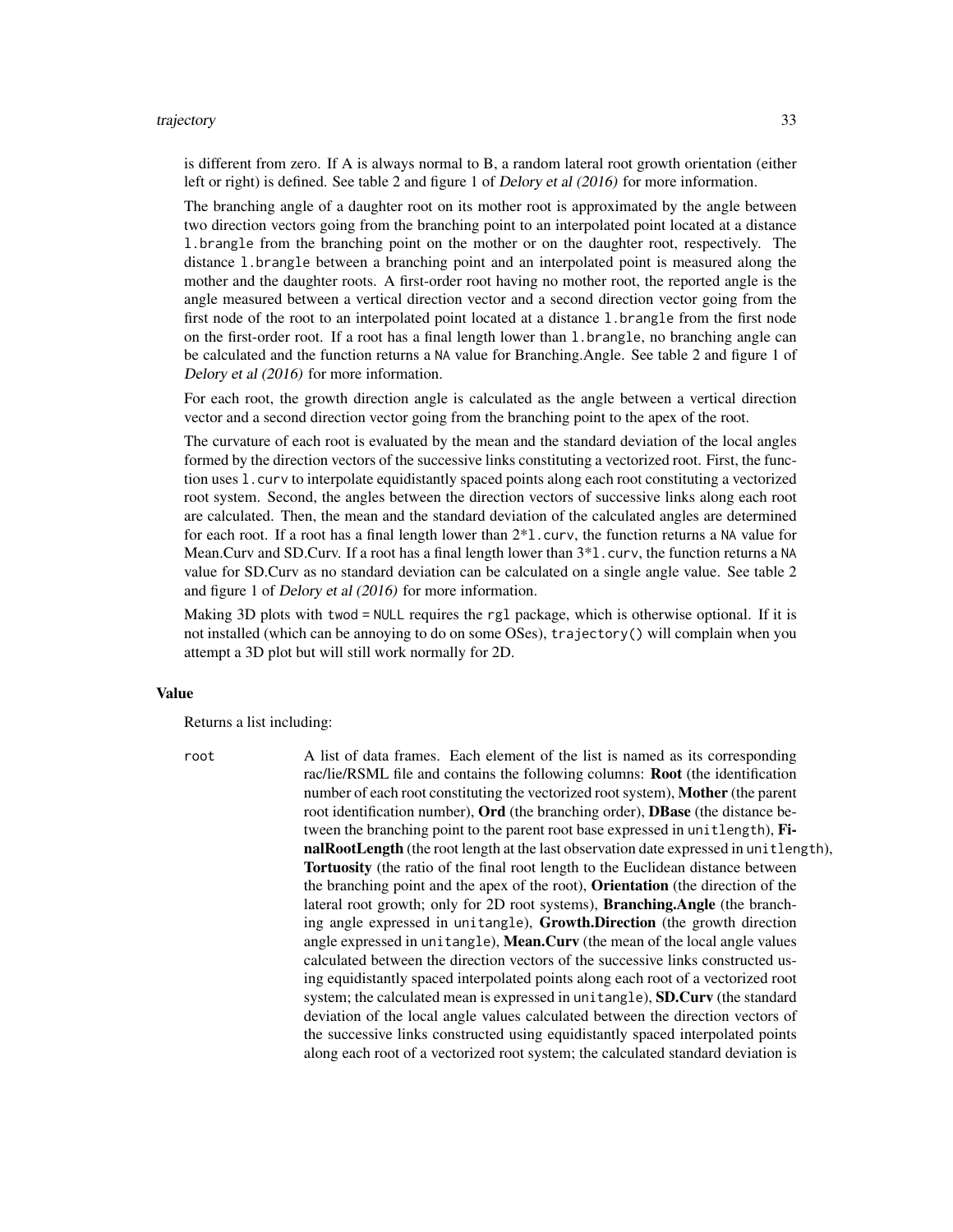expressed in unitangle), Colors (if export.colors=TRUE, the colors used to plot each root).

tip A list of data frames. Each element of the list is named as its corresponding rac/lie/RSML file and contains the following columns: Root (the identification number of each root constituting the vectorized root system), Ang.DateX (the calculated root tip angle relative to a vertical direction vector at the observation date X expressed in unitangle).

#### Author(s)

Benjamin M. Delory, Guillaume Lobet, Loic Pages

#### References

Delory B.M., Baudson C., Brostaux Y., Lobet G., du Jardin P., Pages L., Delaplace P. (2016) archi-DART: an R package for the automated computation of plant root architectural traits, *Plant and Soil*, DOI: 10.1007/s11104-015-2673-4.

Le Bot J., Serra V., Fabre J., Draye X., Adamowicz S., Pages L. (2010) DART: a software to analyse root system architecture and development from captured images, *Plant and Soil*, DOI: 10.1007/s11104-009-0005-2.

Lobet G., Pound M.P., Diener J., Pradal C., Draye X., Godin C., Javaux M., Leitner D., Meunier F., Nacry P., Pridmore T.P., Schnepf A. (2015) Root System Markup Language: Toward a Unified Root Architecture Description Language, *Plant Physiology*, DOI: 10.1104/pp.114.253625.

Pages L., Becel C., Boukcim H., Moreau D., Nguyen C., Voisin, A-S. (2013) Calibration and evaluation of ArchiSimple, a simple model of root system architecture, *Ecological Modelling*, DOI: 10.1016/j.ecolmodel.2013.11.014.

#### Examples

```
## Locate folder with DART and RSML files
path <- system.file("extdata", package="archiDART")
```

```
##---------------------
## DART and RSML files
##---------------------
```

```
res4 <- trajectory(inputrac=path, inputlie=path, inputtps=path, inputrsml=path, res=75,
unitlength="cm", rsml.date="age", l.brangle=1, l.curv=1, l.tipangle=0.5, vertical3d="y")
```

```
## Distribution of the calculated branching angles
hist(res4$root$ch7$Branching.Angle, breaks=seq(from=0, to=180, by=5),
main="ch7-Branching angle distribution", xlab="Branching angle (d)", las=1,
xaxp=c(0,150,15), xlim=c(0,150))
```

```
## Evolution of the root tip angle for the primary root (black) and the two longest lateral roots
## (green and red)
date<-c(1:31)
plot(date, res4$tip$ch7[1,2:ncol(res4$tip$ch7)], type="l", lwd=2, bty="l",
las=1, ylim=c(0,90), ylab="ch7 - Root tip angle (d)", xlab="Time (Num)", col="black",
main="Root tip angle", yaxp=c(0,90,9))
```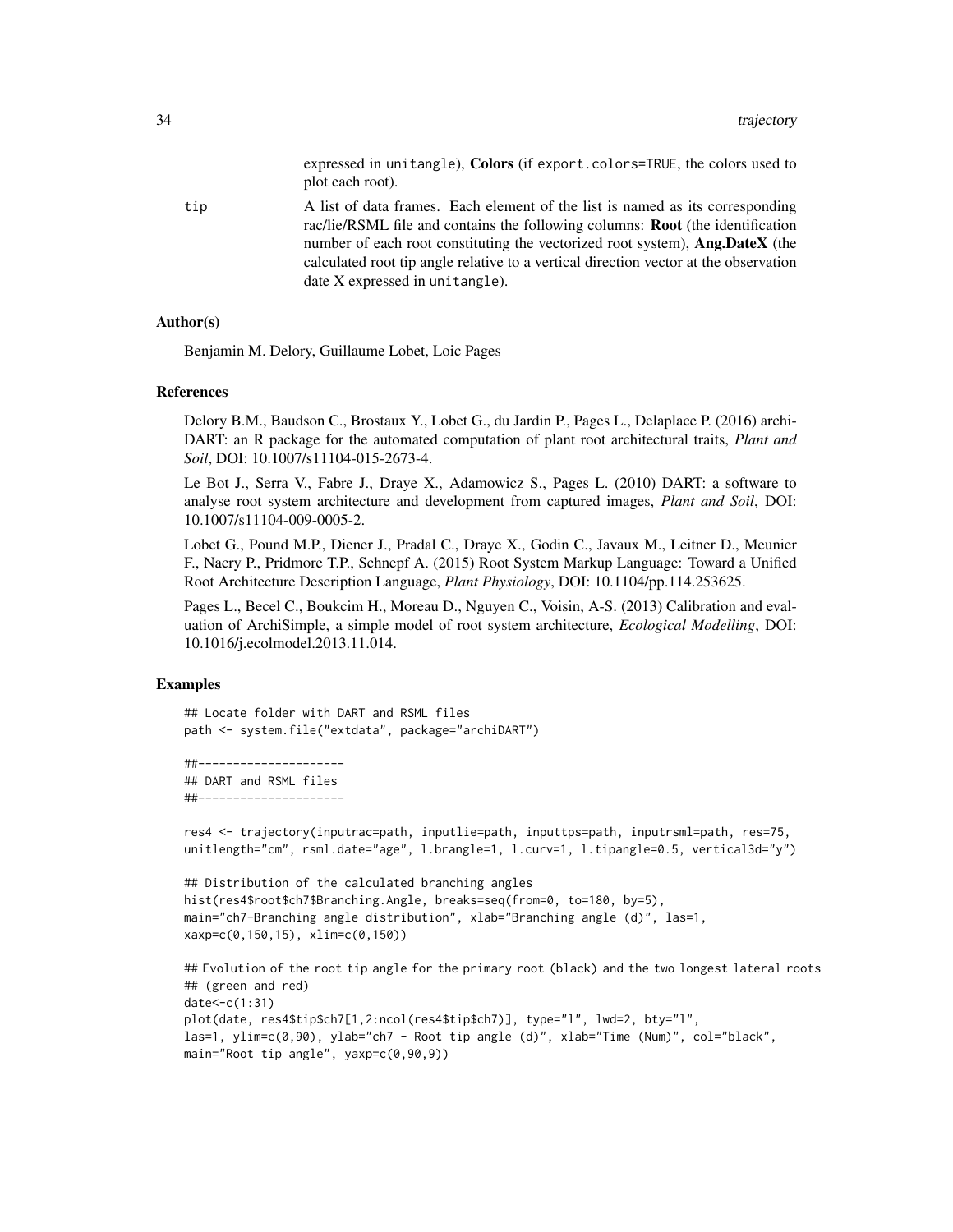#### trajectory 35

```
lines(date, res4$tip$ch7[206,2:ncol(res4$tip$ch7)], lwd=2, col="green")
lines(date, res4$tip$ch7[221,2:ncol(res4$tip$ch7)], lwd=2, col="red")
## Branching angles of lateral roots
monocot<-res4$root$'monocot-archisimple'
data<-data.frame(Factor=c(rep("Monocot", nrow(monocot))), monocot)
boxplot(Branching.Angle[Ord==2]~Factor[Ord==2], data=data, ylab="Branching angle (d)",
ylim=c(45,70), main="Branching angle laterals - Monocot", las=1, outline=FALSE,
range=0, notch=TRUE)
## Evolution of the root tip angle for the first-order roots of the monocot root system
tip<-res4$tip$'monocot-archisimple'
root<-res4$root$'monocot-archisimple'
date<-c(1:(ncol(tip)-1))
firstorderroots<-which(root$Ord==1)
colors<-colorRampPalette(c("red", "green"))(length(firstorderroots))
plot(date, tip[1,2:ncol(tip)], type="n", lwd=2, bty="l", las=1, ylim=c(0,90),
yaxp=c(0,90,9), xaxp=c(0,16,16), ylab="Root tip angle (d)", xlab="Time (Num)", col="black",
main="Monocot - Root tip angle first-order roots")
```
for (i in 1:length(firstorderroots)){lines(date, tip[firstorderroots[i], 2:ncol(tip)], lwd=2, col=colors[i])}